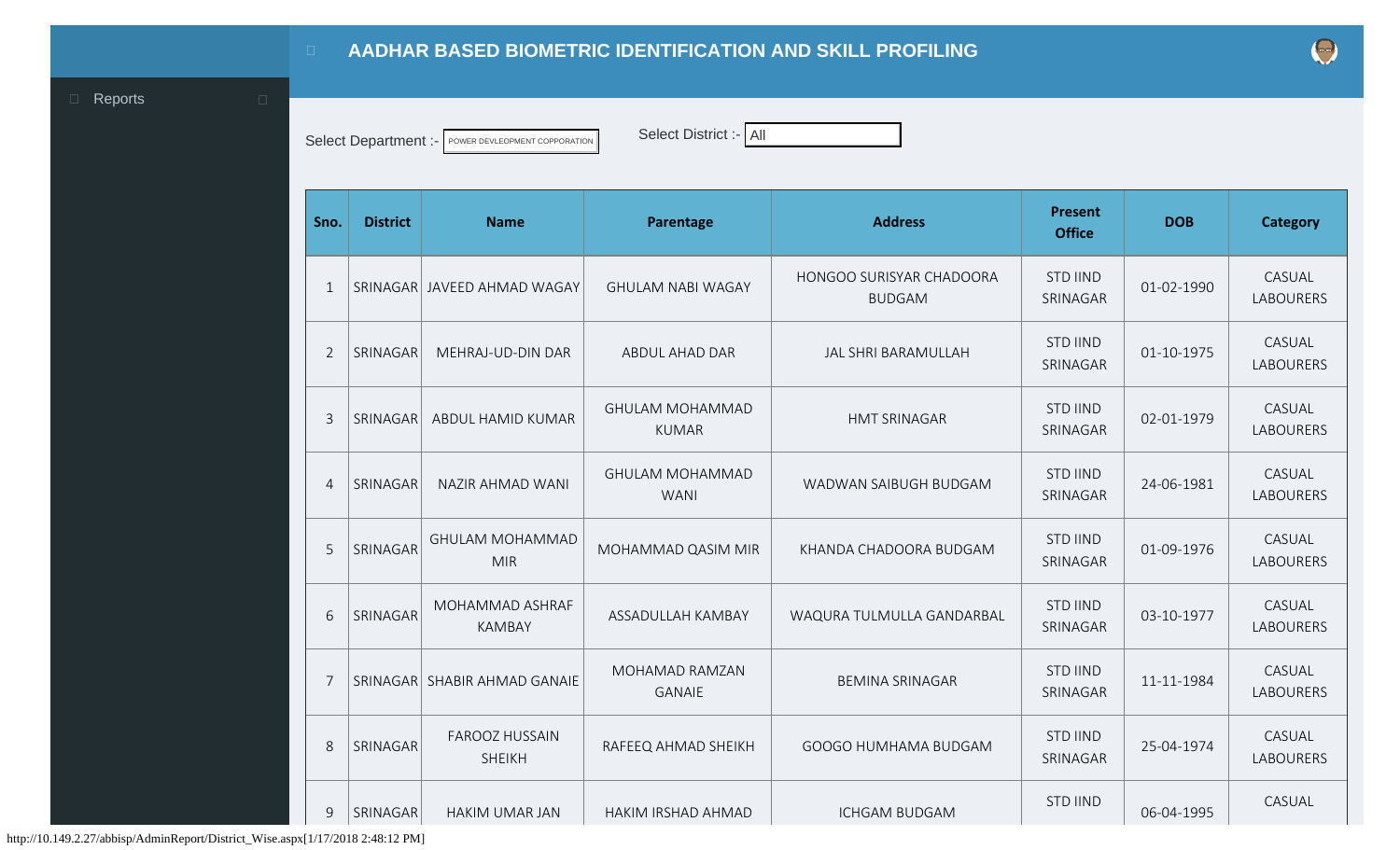|    |          |                                         |                                       |                                          | SRINAGAR                    |            | <b>LABOURERS</b>           |
|----|----------|-----------------------------------------|---------------------------------------|------------------------------------------|-----------------------------|------------|----------------------------|
| 10 |          | SRINAGAR   SAMEER AHMAD HAJAM           | SONA-ULLAH HAJAM                      | <b>BADRAN BUDGAM</b>                     | <b>STD IIND</b><br>SRINAGAR | 11-03-1986 | CASUAL<br><b>LABOURERS</b> |
| 11 | SRINAGAR | KHURSHEED AHMAD<br><b>MIR</b>           | ABDUL GAFFAR MIR                      | ZAINAKOTE HMT SRINAGAR                   | <b>STD IIND</b><br>SRINAGAR | 05-01-1981 | CASUAL<br><b>LABOURERS</b> |
| 12 | SRINAGAR | <b>BASHIR AHMAD SHEIKH</b>              | ABDUL AHAD SHEIKH                     | <b>KHAG BUDGAM</b>                       | <b>STD IIND</b><br>SRINAGAR | 12-02-1981 | CASUAL<br>LABOURERS        |
| 13 | SRINAGAR | <b>GHULAM MOHI-U-DIN</b><br><b>SHAH</b> | <b>GHULAM MOHAMMAD</b><br><b>SHAH</b> | HMT ZAINAKOTE SRINAGAR                   | <b>STD IIND</b><br>SRINAGAR | 02-03-1990 | CASUAL<br><b>LABOURERS</b> |
| 14 | SRINAGAR | <b>MOHAMMAD IRFAN</b><br><b>WANI</b>    | KHURSHID AHMAD WANI                   | HUSIPORA CHADOORA BUDGAM                 | <b>STD IIND</b><br>SRINAGAR | 01-03-1993 | CASUAL<br><b>LABOURERS</b> |
| 15 |          | SRINAGAR   ALI MOHAMMAD GANIE           | MOHAMMAD AKBAR GANIE                  | WAHAB PORA BUDGAM                        | <b>STD IIND</b><br>SRINAGAR | 05-11-1986 | CASUAL<br><b>LABOURERS</b> |
| 16 | SRINAGAR | <b>IMTIYAZ AHMAD BHAT</b>               | <b>GHULAM NABI BHAT</b>               | ZOONIMAR NOWSHERA SRINAGAR               | <b>STD IIND</b><br>SRINAGAR | 07-11-1987 | CASUAL<br><b>LABOURERS</b> |
| 17 | SRINAGAR | <b>GHULAM AHMAD DAR</b>                 | HAJI MOHAMMAD SUBHAN<br><b>DAR</b>    | DURBAL BEMINA BUDGAM                     | <b>STD IIND</b><br>SRINAGAR | 27-04-1972 | CASUAL<br><b>LABOURERS</b> |
| 18 | SRINAGAR | TANVEER AHMAD PAUL                      | FAROOQ AHMAD PAUL                     | <b>NAKARA BUDGAM</b>                     | <b>STD IIND</b><br>SRINAGAR | 09-02-1983 | CASUAL<br><b>LABOURERS</b> |
| 19 | SRINAGAR | <b>GULZAR AHMAD SHAH</b>                | ABDUL GANIE SHAH                      | ASTAN MOHALLA KHANSAHIB<br><b>BUDGAM</b> | <b>STD IIND</b><br>SRINAGAR | 05-02-1976 | CASUAL<br>LABOURERS        |
| 20 | SRINAGAR | MUSHTAQ UL REHMAN                       | ABDUL REHMAN BHAT                     | MAZHAMA BUDGAM                           | <b>STD IIND</b><br>SRINAGAR | 28-03-1996 | CASUAL<br>LABOURERS        |
| 21 | SRINAGAR | GHULAM MOHAMMAD                         | KHAZIR MOHAMMAD BHAT                  | KHAG BUDGAM                              | <b>STD IIND</b>             | 01-01-1981 | CASUAL                     |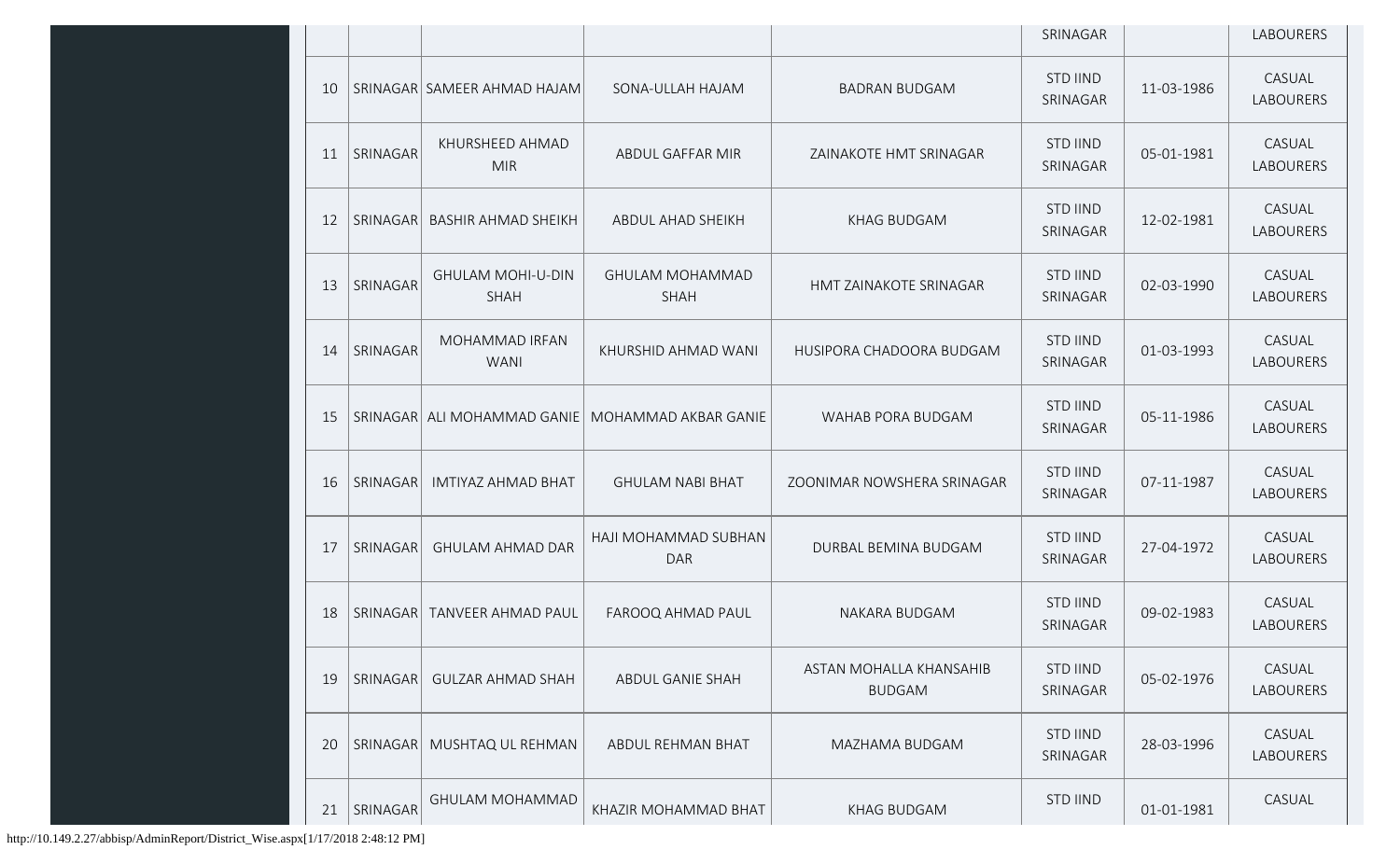|    |          | <b>BHAT</b>                     |                                       |                                    | SRINAGAR                    |            | <b>LABOURERS</b>           |
|----|----------|---------------------------------|---------------------------------------|------------------------------------|-----------------------------|------------|----------------------------|
| 22 | SRINAGAR | MOHAMMAD IBRAHIM<br>HAJAM       | MOHAMMAD MUSA HAJAM                   | SHARIFADAD BUDGAM                  | <b>STD IIND</b><br>SRINAGAR | 28-01-1976 | CASUAL<br><b>LABOURERS</b> |
| 23 | SRINAGAR | <b>GHULAM HAIDER BHAT</b>       | <b>GHULAM MOHAMMAD</b><br><b>BHAT</b> | KAKIN MARUN BUDGAM                 | <b>STD IIND</b><br>SRINAGAR | 05-06-1986 | CASUAL<br><b>LABOURERS</b> |
| 24 | SRINAGAR | SHOWKAT AHMAD MIR               | ABDUL AZIZ MIR                        | HASSIPORA CHADOORA BUDGAM          | <b>STD IIND</b><br>SRINAGAR | 07-04-1985 | CASUAL<br><b>LABOURERS</b> |
| 25 | SRINAGAR | <b>GHULAM HASSAN BHAT</b>       | <b>GHULAM RASOOLBHAT</b>              | KHANPORA BUDGAM                    | <b>STD IIND</b><br>SRINAGAR | 18-06-1970 | CASUAL<br><b>LABOURERS</b> |
| 26 | SRINAGAR | TARIQ AHMAD GUREE               | ABDUL KARIM GUJREE                    | SHRIBHAT ALAMGARIBAZAR<br>SRINAGAR | <b>STD IIND</b><br>SRINAGAR | 07-09-1975 | CASUAL<br><b>LABOURERS</b> |
| 27 | SRINAGAR | <b>FIRDOUS AHMAD</b><br>AHANGAR | ABDUL AZIZ AHANGER                    | NARKARA BUDGAM                     | <b>STD IIND</b><br>SRINAGAR | 10-11-1993 | CASUAL<br><b>LABOURERS</b> |
| 28 | SRINAGAR | SHAHID AHMAD DAR                | MOHAMMAD AMIN DAR                     | RANGAR BUDGAM                      | <b>STD IIND</b><br>SRINAGAR | 12-02-1989 | CASUAL<br><b>LABOURERS</b> |
| 29 | SRINAGAR | MANZOOR AHMAD MIR               | MOHAMMAD ABDULLAH<br><b>MIR</b>       | MAGAM BUDGAM                       | <b>STD IIND</b><br>SRINAGAR | 29-03-1987 | CASUAL<br><b>LABOURERS</b> |
| 30 | SRINAGAR | ALTAF AHMAD DAR                 | ABDUL RASHID DAR                      | WADWAN SOIBUGH BUDGAM              | <b>STD IIND</b><br>SRINAGAR | 23-12-1988 | CASUAL<br><b>LABOURERS</b> |
| 31 | SRINAGAR | MOHAMMAD AKBAR<br><b>NAJAR</b>  | MOHAMMAD SHABAN<br><b>NAJAR</b>       | KANDHAMA BEERWAH BUDGAM            | <b>STD IIND</b><br>SRINAGAR | 04-02-1984 | CASUAL<br>LABOURERS        |
| 32 | SRINAGAR | MUNZALEEN QADIR                 | <b>GHULAM QADIR SOFI</b>              | WUYAN PAMPORE PULWAMA              | <b>STD IIND</b><br>SRINAGAR | 03-12-1984 | CASUAL<br><b>LABOURERS</b> |
| 33 | SRINAGAR | <b>BILAL AHMAD GANIE</b>        | <b>HABIBULLAH GANIE</b>               | <b>HARIPORA BUDGAM</b>             | <b>STD IIND</b>             | 09-02-1985 | CASUAL                     |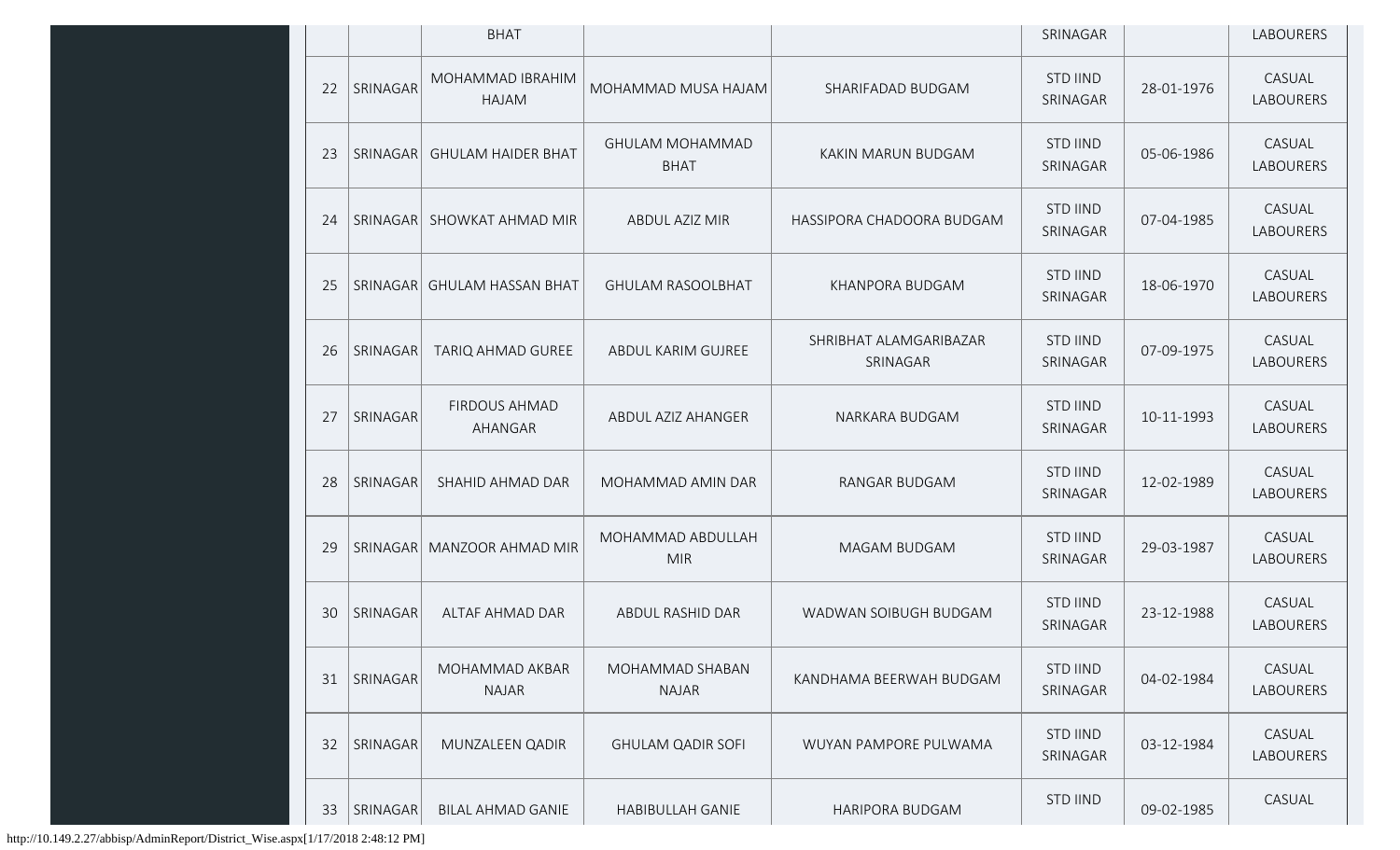|    |                 |                                      |                                         |                                    | SRINAGAR                    |            | <b>LABOURERS</b>           |
|----|-----------------|--------------------------------------|-----------------------------------------|------------------------------------|-----------------------------|------------|----------------------------|
| 34 | SRINAGAR        | NISAR AHMAD BHAT                     | LATE GHULAM NABI BHAT                   | DEVI ANGEN RAINAWARI SRINAGAR      | <b>STD IIND</b><br>SRINAGAR | 21-10-1978 | CASUAL<br><b>LABOURERS</b> |
| 35 | <b>SRINAGAR</b> | SAJAD AHMAD ZOGI                     | FAYAZ AHMAD ZOGI                        | SARAFKADAL SRINAGAR                | <b>STD IIND</b><br>SRINAGAR | 12-07-1986 | CASUAL<br><b>LABOURERS</b> |
| 36 | SRINAGAR        | ABDUL HAMID RATHER                   | ABDUL REHMAN RATHER                     | KRISHBAL NOORBAGH SRINAGAR         | <b>STD IIND</b><br>SRINAGAR | 11-10-1986 | CASUAL<br><b>LABOURERS</b> |
| 37 | SRINAGAR        | FAYAZ AHMAD SHEIKH                   | <b>GHULAM MOHAMMAD</b><br><b>SHEIKH</b> | DREYGAM KREMSHORE BUDGAM           | <b>STD IIND</b><br>SRINAGAR | 20-11-1975 | CASUAL<br>LABOURERS        |
| 38 | SRINAGAR        | ZAHID BASHIR BHAT                    | <b>BASHIR AHMAD BHAT</b>                | LACHIMANPORA BATAMALOO<br>SRINAGAR | <b>STD IIND</b><br>SRINAGAR | 03-09-1990 | CASUAL<br><b>LABOURERS</b> |
| 39 | SRINAGAR        | ASIF AHMAD SHAH                      | MOHAMMAD ASHRAF SHAH                    | CHILL JUGU KHYRAN BUDGAM           | <b>STD IIND</b><br>SRINAGAR | 19-06-1990 | CASUAL<br><b>LABOURERS</b> |
| 40 | SRINAGAR        | AHSAN AHMAD RATHER                   | ABDUL RASHID RATHER                     | CHADOORA BUDGAM                    | <b>STD IIND</b><br>SRINAGAR | 03-07-1988 | CASUAL<br><b>LABOURERS</b> |
| 41 | SRINAGAR        | <b>BILAL AHMAD DAR</b>               | ABDUL RAHMAN DAR                        | KHARIPORA PARANEWA BUDGAM          | <b>STD IIND</b><br>SRINAGAR | 12-12-1996 | CASUAL<br><b>LABOURERS</b> |
| 42 | SRINAGAR        | <b>FARHAD HUSSAIN DAR</b>            | <b>GHULAM MOHI-U-DIN DAR</b>            | DUB MALIK MOHALLA GANDARBAL        | <b>STD IIND</b><br>SRINAGAR | 30-03-1974 | CASUAL<br><b>LABOURERS</b> |
| 43 | SRINAGAR        | SYED MURTAZA ALI                     | SYED ASSADULLAH                         | <b>ICHGAM BUDGAM</b>               | <b>STD IIND</b><br>SRINAGAR | 10-12-1982 | CASUAL<br>LABOURERS        |
| 44 | SRINAGAR        | <b>MUDASIR AHMAD</b><br><b>KUMAR</b> | <b>GHULAM HASSAN KUMAR</b>              | BADRAN BEERWAH BUDGAM              | <b>STD IIND</b><br>SRINAGAR | 05-03-1989 | CASUAL<br>LABOURERS        |
| 45 | SRINAGAR        | AIJAZ AHMAD WANI                     | ABDUL KHALIQ WANI                       | WANBAL NOWGAM BUDGAM               | <b>STD IIND</b>             | 05-03-1994 | CASUAL                     |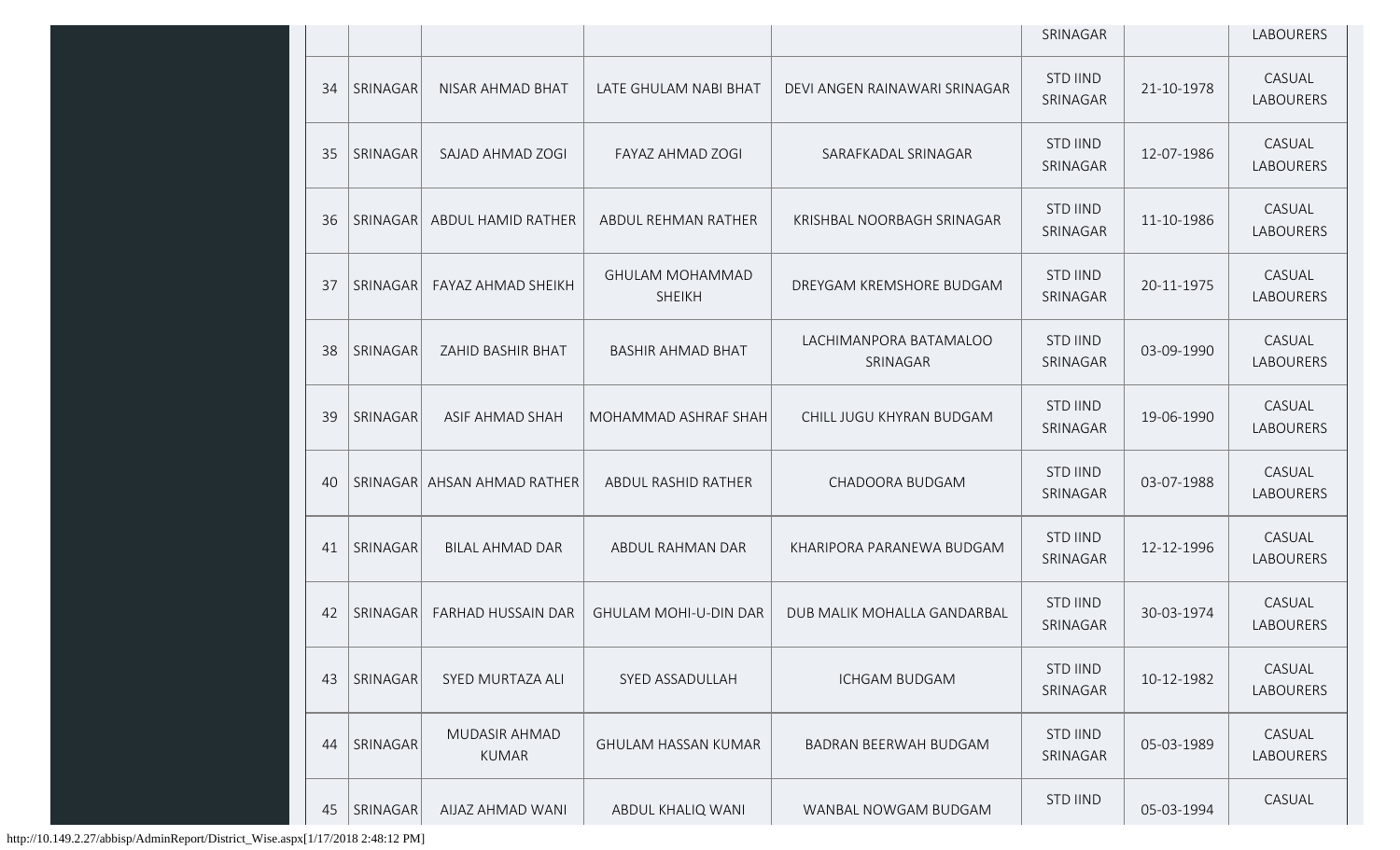|    |          |                               |                                 |                                            | SRINAGAR                    |            | <b>LABOURERS</b>             |
|----|----------|-------------------------------|---------------------------------|--------------------------------------------|-----------------------------|------------|------------------------------|
| 46 | SRINAGAR | SHAMEEM AHMAD<br>SHERGOJRI    | MOHAMMAD RAJAB<br>SHERGOJRI     | RATNIPORA PULWAMA                          | <b>STD IIND</b><br>SRINAGAR | 03-07-1984 | CASUAL<br><b>LABOURERS</b>   |
| 47 | SRINAGAR | <b>GHULAM NABI DAR</b>        | MOHAMMAD AHSAN DAR              | SURSYAR CHADOORA BUDGAM                    | <b>STD IIND</b><br>SRINAGAR | 25-03-1976 | CASUAL<br><b>LABOURERS</b>   |
| 48 | SRINAGAR | MOHAMMAD YOUNIS<br><b>DAR</b> | MOHAMMAD SULTAN DAR             | ARWAH BUDGAM                               | <b>STD IIND</b><br>SRINAGAR | 24-11-1983 | CASUAL<br><b>LABOURERS</b>   |
| 49 | SRINAGAR | MUZAMIL MUBAKAR<br>PARRAY     | MOHAMMAD AMIN PARRAY            | <b>GUNDBAL SOITANG SRINAGAR</b>            | <b>STD IIND</b><br>SRINAGAR | 15-04-1979 | CASUAL<br><b>LABOURERS</b>   |
| 50 | SRINAGAR | ABDUL HAMID RATHER            | ABDUL GANI RATHER               | HUSIPORA CHADOORA BUDGAM                   | <b>STD IIND</b><br>SRINAGAR | 05-12-1984 | CASUAL<br>LABOURERS          |
| 51 | SRINAGAR | <b>HAJIRA BANO</b>            | MOHAMMAD IBRAHIM<br><b>BHAT</b> | KARIPORA BUDGAM                            | <b>STD IIND</b><br>SRINAGAR | 04-01-1977 | CASUAL<br><b>LABOURERS</b>   |
| 52 | SRINAGAR | <b>GULZAR AHMAD BHAT</b>      | <b>GHULAM AHMAD BHAT</b>        | WATHOORA CHADOORA BUDGAM                   | <b>STD IIND</b><br>SRINAGAR | 03-01-1982 | CASUAL<br><b>LABOURERS</b>   |
| 53 | SRINAGAR | MUSHTAQ AHMAD MIR             | ABDUL RAZAQ MIR                 | KANIRA CHADOORA BUDGAM                     | <b>STD IIND</b><br>SRINAGAR | 04-04-1977 | CASUAL<br><b>LABOURERS</b>   |
| 54 | SRINAGAR | SHABIR AHMAD BHAT             | GHULAM MOHAMMAD<br><b>BHAT</b>  | KENIHAMA BAGATIKANIPORA<br>NATIPORA BUDGAM | <b>STD IIND</b><br>SRINAGAR | 06-05-1991 | SEASONAL<br><b>LABOURERS</b> |
| 55 | SRINAGAR | ZAHOOR AHMAD<br>ZARGAR        | GHULAM JEELANI ZARGAR           | PALLAPORA NOOR BAGH SRINAGAR               | <b>STD IIND</b><br>SRINAGAR | 12-02-1992 | CASUAL<br>LABOURERS          |
| 56 | SRINAGAR | FAROOQ AHMAD DAR              | KHAZIR MOHAMMAD DAR             | CHARARISHARIEF BUDGAM                      | <b>STD IIND</b><br>SRINAGAR | 14-02-1989 | CASUAL<br><b>LABOURERS</b>   |
| 57 | SRINAGAR | SHOWKAT AHMAD                 | <b>BASHIR AHMAD SHEIKH</b>      | DRABGAM PULWAMA                            | <b>STD IIND</b>             | 06-12-1980 | CASUAL                       |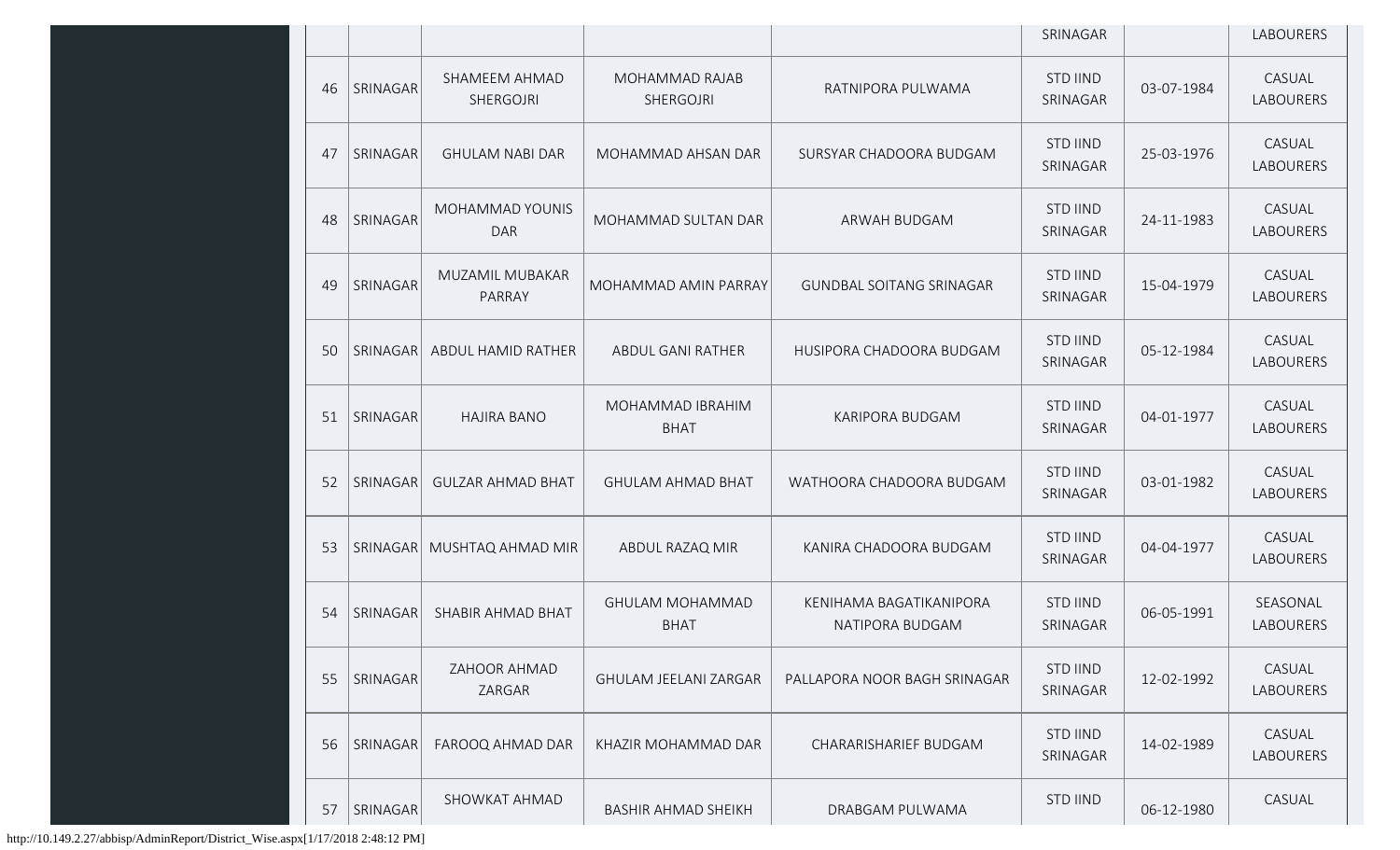|    |                 | <b>SHEIKH</b>                          |                                                |                                           | SRINAGAR                     |            | <b>LABOURERS</b>           |
|----|-----------------|----------------------------------------|------------------------------------------------|-------------------------------------------|------------------------------|------------|----------------------------|
| 58 |                 |                                        | SRINAGAR MOHAMMAD AMIN MIR GHULAM MOHAMMAD MIR | MALLAPORA RAINAWARI                       | <b>STD IIND</b><br>SRINAGAR  | 15-10-1986 | CASUAL<br><b>LABOURERS</b> |
| 59 | SRINAGAR        | ABDUL GAFFAR GANAIE                    | <b>GHULAM MOHAMMAD</b><br><b>GANAIE</b>        | <b>HARIPORA BUDGAM</b>                    | STD IIND<br>SRINAGAR         | 03-02-1979 | CASUAL<br><b>LABOURERS</b> |
| 60 | SRINAGAR        | <b>BASHIR AHMAD GANIE</b>              | MOHAMMAD JAMAL<br><b>GANAIE</b>                | KANIR CHADOORA BUDGAM                     | <b>STD IIND</b><br>SRINAGAR  | 06-02-1973 | CASUAL<br><b>LABOURERS</b> |
| 61 | SRINAGAR        | <b>GHULAM MOHAMMAD</b><br><b>GANIE</b> | <b>HUSSAIN GANIE</b>                           | <b>ISKANDERPORA BUDGAM</b>                | <b>STD IIND</b><br>SRINAGAR  | 06-03-1976 | CASUAL<br><b>LABOURERS</b> |
| 62 | <b>SRINAGAR</b> | NISAR AHMAD WANI                       | MOHAMMAD AKBAR WANI                            | RATHSUN BEERWAH BUDGAM                    | <b>STD IIND</b><br>SRINAGAR  | 08-01-1977 | CASUAL<br><b>LABOURERS</b> |
| 63 | SRINAGAR        | MOHAMMAD RAMZAN<br>KHAN                | <b>GHULAM MOHAMMAD</b><br><b>KHAN</b>          | POTH KHAH MUKAAN NOWPORA<br>JAGEER SOPORE | <b>STD IIND</b><br>SRINAGAR  | 30-04-1986 | CASUAL<br><b>LABOURERS</b> |
| 64 | SRINAGAR        | MUSHTAQ AHMAD<br><b>MALIK</b>          | <b>GHULAM HASSAN MALIK</b>                     | MOHAMMADPORA PATTAN                       | <b>STD IIND</b><br>SRINAGAR  | 02-06-1965 | CASUAL<br><b>LABOURERS</b> |
| 65 | SRINAGAR        | SAJAD HUSSAIN MIR                      | <b>GHULAM MUSTAFA MIR</b>                      | <b>JAMIA MOHALLA MAGAM</b>                | <b>STD IIIND</b><br>SRINAGAR | 01-01-1980 | CASUAL<br><b>LABOURERS</b> |
| 66 | SRINAGAR        | <b>MANZOOR AHMAD</b><br><b>GANIE</b>   | <b>ABDUL AZIZ GANIE</b>                        | RAITHAN BUDGAM KHAN SAHIB                 | <b>STD IIND</b><br>SRINAGAR  | 01-01-1990 | CASUAL<br><b>LABOURERS</b> |
| 67 | <b>SRINAGAR</b> | SHOWKAT ALI NAGOO                      | <b>GHULAM HUSSAIN NAGOO</b>                    | HASSANABAD RAINAWARI                      | STD II<br>RAJBAGH            | 02-12-1970 | CASUAL<br><b>LABOURERS</b> |
| 68 | SRINAGAR        | JAVEED AHMAD BHAT                      | JALA-UD-DIN BHAT                               | RATHSUNA TRAL PULWAMA                     | <b>STD IIND</b><br>SRINAGAR  | 15-02-1974 | CASUAL<br><b>LABOURERS</b> |
| 69 | SRINAGAR        | HILAL AHMAD MIR                        | GHULAM MOHAMMAD MIR                            | RAWALPORA CHANAPORA SRINAGAR              | <b>STD IIND</b>              | 04-03-1977 | CASUAL                     |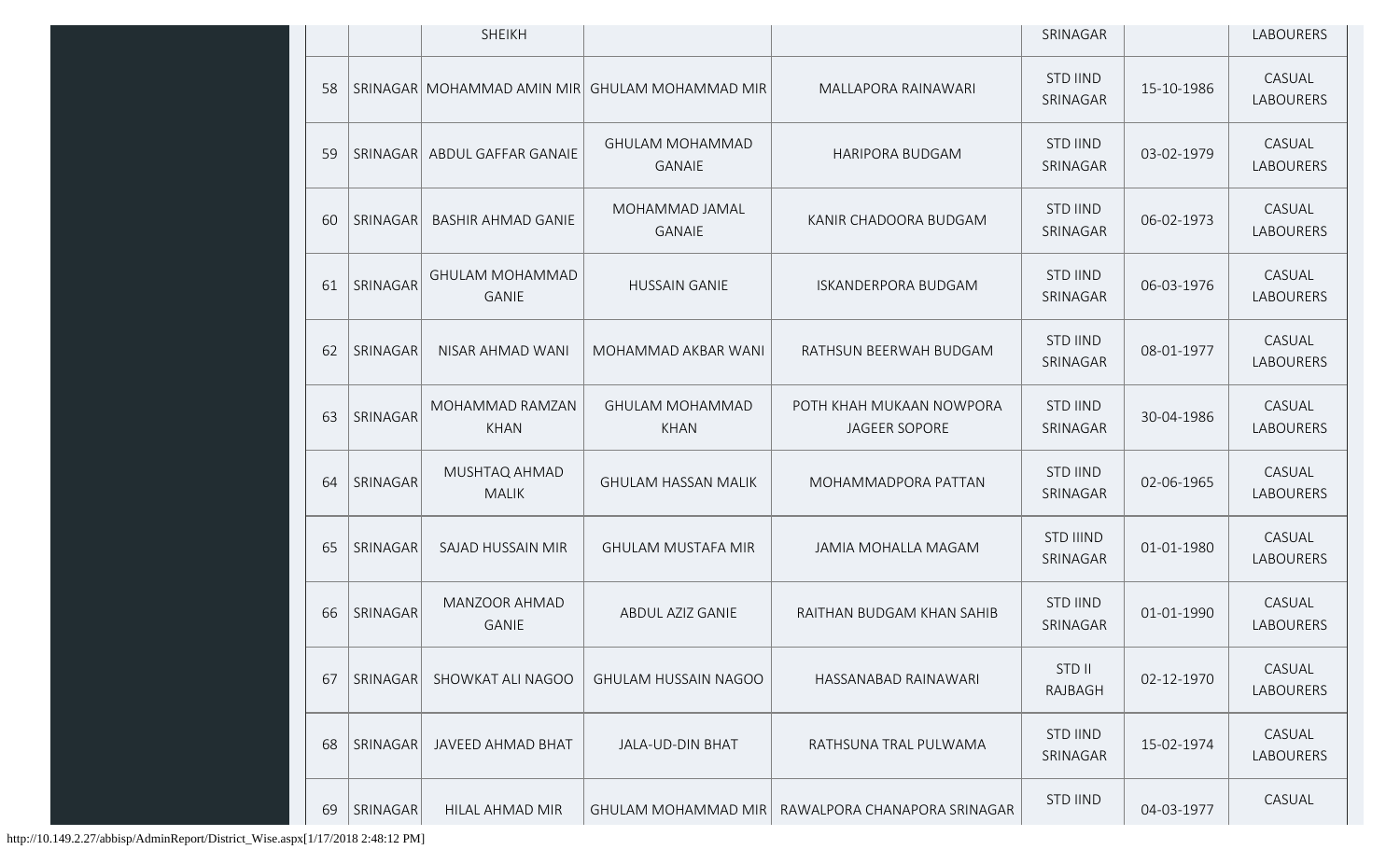|    |          |                                       |                                       |                                               | SRINAGAR                    |            | <b>LABOURERS</b>           |
|----|----------|---------------------------------------|---------------------------------------|-----------------------------------------------|-----------------------------|------------|----------------------------|
| 70 | SRINAGAR | ARIFA RASOOL                          | <b>GHULAM RASOOL MIR</b>              | LAL BAZAR SRINAGAR                            | <b>STD IIND</b><br>SRINAGAR | 12-04-1984 | CASUAL<br><b>LABOURERS</b> |
| 71 | SRINAGAR | <b>IMTIYAZ AHMAD</b><br><b>RATHER</b> | <b>GHULAM HASSAN RATHER</b>           | BAMURADA BEERWAH BUDGAM                       | <b>STD IIND</b><br>SRINAGAR | 01-11-1994 | CASUAL<br><b>LABOURERS</b> |
| 72 | SRINAGAR | RAFIQA BANO                           | WIFE OF MUSHTAQ AHMAD<br>SHAH         | ALAWPORA KHANSAHIB BUDGAM                     | <b>STD IIND</b><br>SRINAGAR | 01-01-1989 | CASUAL<br><b>LABOURERS</b> |
| 73 | SRINAGAR | <b>MANZOOR AHMAD</b><br><b>BHAT</b>   | <b>GHULAM MOHAMMAD</b><br><b>BHAT</b> | SHAHEHAMDAN COLONEY RATHPORA<br><b>EIDGAH</b> | <b>STD IIND</b><br>SRINAGAR | 02-11-1975 | CASUAL<br><b>LABOURERS</b> |
| 74 | SRINAGAR | <b>BILAL AHMAD WANI</b>               | <b>GHULAM JEELANI WANI</b>            | <b>BAGHIMEHTAB SRINAGAR</b>                   | <b>STD IIND</b><br>SRINAGAR | 01-04-1981 | CASUAL<br><b>LABOURERS</b> |
| 75 | SRINAGAR | <b>JAVID AHMAD MIR</b>                | ABDUL GANI MIR                        | <b>BEMINA SRINAGAR</b>                        | <b>STD IIND</b><br>SRINAGAR | 02-04-1979 | CASUAL<br><b>LABOURERS</b> |
| 76 | SRINAGAR | ALTAF AHMAD MALIK                     | MOHAMMAD SULTAN<br><b>MALIK</b>       | CHAYERA MAGAM BUDGAM                          | <b>STD IIND</b><br>SRINAGAR | 02-12-1977 | CASUAL<br><b>LABOURERS</b> |
| 77 | SRINAGAR | NAZIR AHMAD SOFI                      | LATE MOHAMMAD<br><b>RAMZAN SOFI</b>   | NAIK BAGH NOWGAM SRINAGAR                     | <b>STD IIND</b><br>SRINAGAR | 24-04-1976 | CASUAL<br><b>LABOURERS</b> |
| 78 | SRINAGAR | TARIQ AHMAD KUMAR                     | <b>GHULAM QADIR KUMAR</b>             | PAHLOO KULGAMPULWAMA                          | <b>STD IIND</b><br>SRINAGAR | 05-01-1977 | CASUAL<br><b>LABOURERS</b> |
| 79 |          | SRINAGAR   MANZOOR AHMAD SOFI         | ABDUL AZIZ SOFI                       | QAZIBAGH ICHGAM BUDGAM                        | <b>STD IIND</b><br>SRINAGAR | 15-07-1984 | CASUAL<br>LABOURERS        |
| 80 | SRINAGAR | <b>ISHTIYAQ AHMAD</b><br>ZARGAR       | LATE GHULAM<br>MOHAMMAD ZARGAR        | ZAINA KADAL SRINAGAR                          | <b>STD IIND</b><br>SRINAGAR | 03-03-1982 | CASUAL<br><b>LABOURERS</b> |
| 81 | SRINAGAR | HURMAT JABEEN                         | MUSHTAQ AHMAD WANI                    | SARAI PAYEEM AMIRAKADAL                       | <b>STD IIND</b>             | 18-08-1984 | CASUAL                     |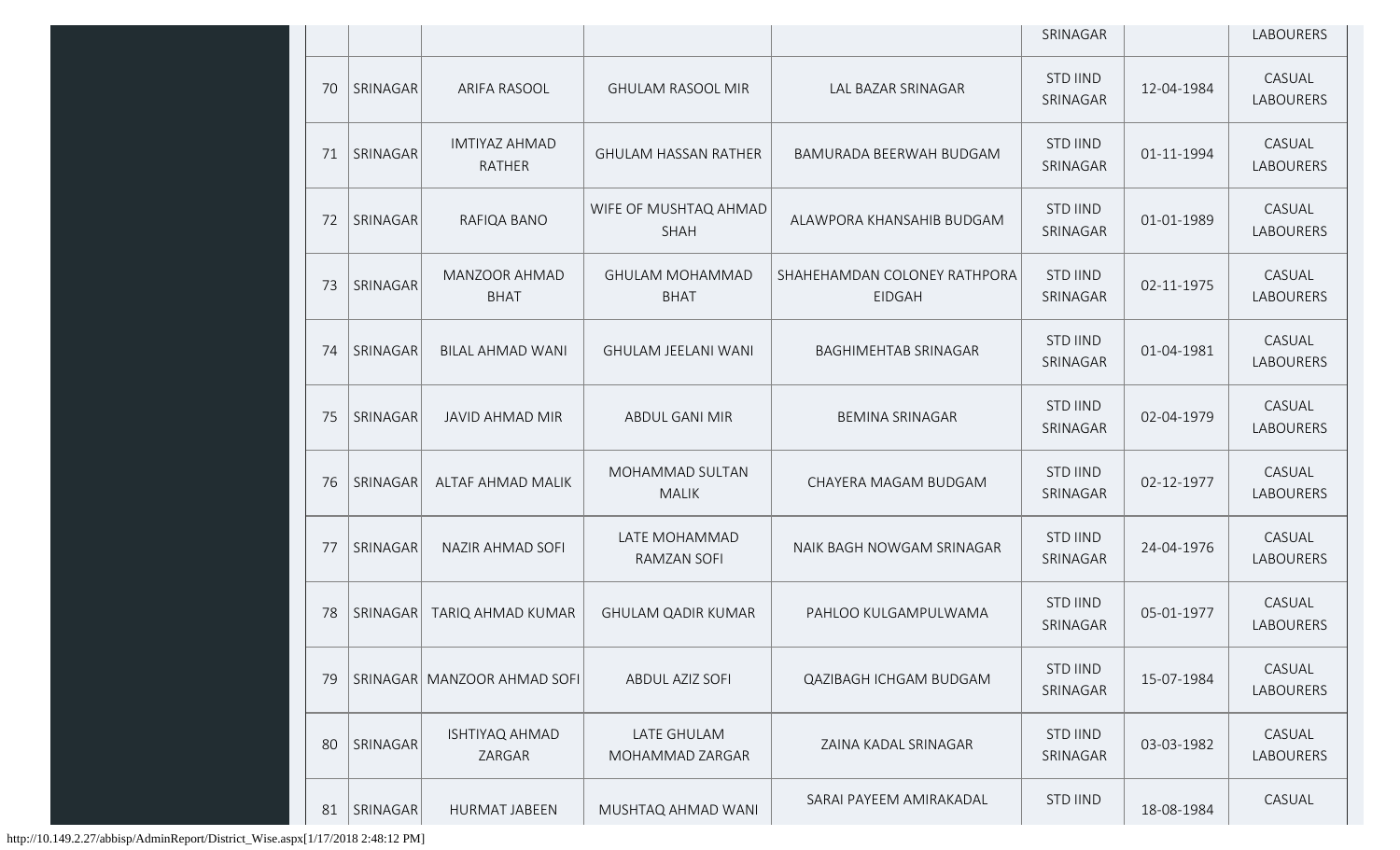|    |                 |                                |                                        | SRINAGAR                                        | SRINAGAR                    |            | <b>LABOURERS</b>           |
|----|-----------------|--------------------------------|----------------------------------------|-------------------------------------------------|-----------------------------|------------|----------------------------|
| 82 | SRINAGAR        | GHULAM MOHAMMAD<br><b>DAR</b>  | MOHAMMAD ISMAIL DAR                    | RAITHAN BUDGAM                                  | <b>STD IIND</b><br>SRINAGAR | 01-01-1974 | CASUAL<br><b>LABOURERS</b> |
| 83 | SRINAGAR        | MOHAMMAD AMIN<br><b>SHEIKH</b> | ABDUL AHAD SHEIKH                      | SHALTENG SRINAGAR                               | <b>STD IIND</b><br>SRINAGAR | 01-03-1975 | CASUAL<br><b>LABOURERS</b> |
| 84 | SRINAGAR        | NAZEER AHMAD YATOO             | <b>GHULAM QADIR YATOO</b>              | BAMRUDA BEERWAH BUDGAM                          | <b>STD IIND</b><br>SRINAGAR | 01-03-1980 | CASUAL<br><b>LABOURERS</b> |
| 85 | <b>SRINAGAR</b> | MEHRAJ-UD-DIN KHAN             | ABDUL RAHMAN KHAN                      | <b>GUND CHECKPORA B K PORA</b><br><b>BUDGAM</b> | <b>STD IIND</b><br>SRINAGAR | 15-01-1972 | CASUAL<br><b>LABOURERS</b> |
| 86 | SRINAGAR        | RUKHASNA AKHTAR                | <b>HIBABULLAH DAR</b>                  | KEERI BARAMULLAH                                | <b>STD IIND</b><br>SRINAGAR | 04-01-1983 | CASUAL<br><b>LABOURERS</b> |
| 87 | SRINAGAR        | <b>JAVID AHMAD HAKEEM</b>      | <b>GHULAM MOHAMMAD</b><br><b>HAKIM</b> | IQBALABAD BEMINA SRINAGAR                       | <b>STD IIND</b><br>SRINAGAR | 25-03-1976 | CASUAL<br><b>LABOURERS</b> |
| 88 | SRINAGAR        | MOHAMMAD ALTAF<br><b>GANIE</b> | WALI MOHAMMAD GANIE                    | CHATTERGAM CHADOORA BUDGAM                      | <b>STD IIND</b><br>SRINAGAR | 16-01-1979 | CASUAL<br><b>LABOURERS</b> |
| 89 | SRINAGAR        | <b>JAVAID AHMAD PARA</b>       | MOHAMMAD RAFIQ PARA                    | KHANPORA SARAI CHADOORA<br><b>BUDGAM</b>        | <b>STD IIND</b><br>SRINAGAR | 11-07-1983 | CASUAL<br><b>LABOURERS</b> |
| 90 | SRINAGAR        | MOHAMMAD ISHAQ<br><b>MIR</b>   | <b>GHULAM HUSSAIN MIR</b>              | KHANDA CHADOORA BUDGAM                          | <b>STD IIND</b><br>SRINAGAR | 14-02-1986 | CASUAL<br><b>LABOURERS</b> |
| 91 | SRINAGAR        | ALI MOHAMMAD GUJRI             | <b>GHULAM AHMAD GUJRI</b>              | NOWSHERA SRINAGAR                               | <b>STD IIND</b><br>SRINAGAR | 21-05-1980 | CASUAL<br><b>LABOURERS</b> |
| 92 | SRINAGAR        | KHURSHEED AHMAD<br><b>MIR</b>  | <b>GHULAM RASOOL MIR</b>               | CHADOORA BUDGAM                                 | <b>STD IIND</b><br>SRINAGAR | 02-04-1978 | CASUAL<br><b>LABOURERS</b> |
| 93 | SRINAGAR        | <b>IRFAN AHMAD KUTTEY</b>      | <b>IRFAN AHMAD KUTTEY</b>              | NAMBALHAR KRIMSHORE BUDGAM                      | <b>STD IIND</b>             | 05-03-1983 | CASUAL                     |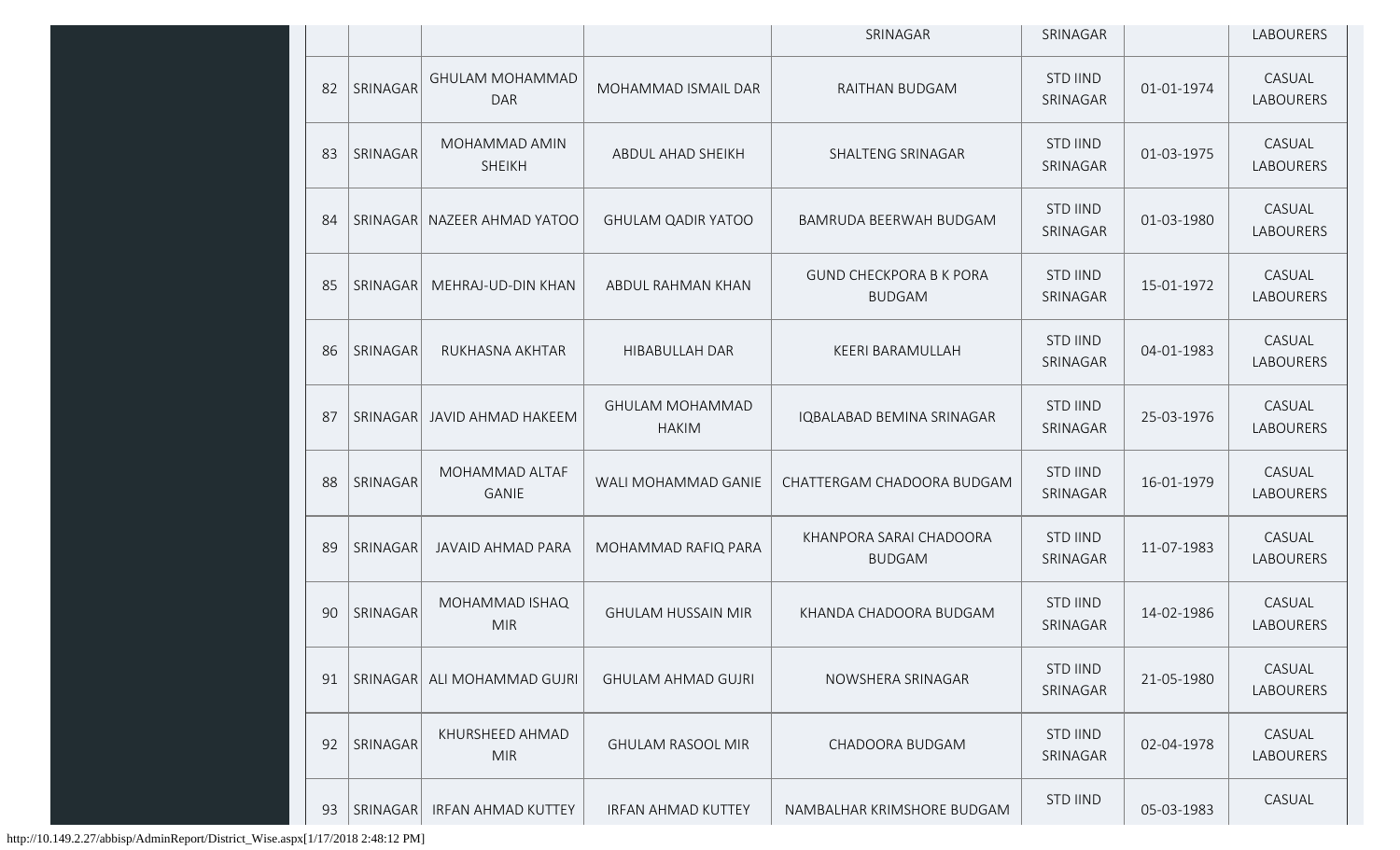|     |                 |                                |                                        |                                           | SRINAGAR                    |            | <b>LABOURERS</b>           |
|-----|-----------------|--------------------------------|----------------------------------------|-------------------------------------------|-----------------------------|------------|----------------------------|
| 94  | SRINAGAR        | ABDUL MAJID BHAT               | ABDUL AZIZ BHAT                        | ARWAH BUDGAM                              | <b>STD IIND</b><br>SRINAGAR | 01-01-1976 | CASUAL<br><b>LABOURERS</b> |
| 95  | SRINAGAR        | SHOWKAT AHMAD<br><b>YATOO</b>  | <b>LASSI YATOO</b>                     | HYATPORA CHADOORA BUDGAM                  | <b>STD IIND</b><br>SRINAGAR | 25-04-1978 | CASUAL<br><b>LABOURERS</b> |
| 96  | SRINAGAR        | <b>UBAID NAZIR BHAT</b>        | NAZIR AHMAD BHAT                       | NAGAM CHADOORA BUDGAM                     | <b>STD IIND</b><br>SRINAGAR | 15-08-1991 | CASUAL<br>LABOURERS        |
| 97  | SRINAGAR        | MOHAMMAD IMRAN<br><b>KHAN</b>  | ABDUL MAJEED KHAN                      | <b>GANPATHYAR HABBA KADAL</b><br>SRIANAGR | <b>STD IIND</b><br>SRINAGAR | 03-06-1985 | CASUAL<br>LABOURERS        |
| 98  | <b>SRINAGAR</b> | <b>NAZIR AHMAD MALIK</b>       | <b>GHULAM MOHAMMAD</b><br><b>MALIK</b> | SAFDAR MOHALLA BUDGAM                     | <b>STD IIND</b><br>SRINAGAR | 05-04-1972 | CASUAL<br><b>LABOURERS</b> |
| 99  | SRINAGAR        | MOHAMAD MAQBOOL<br><b>WANI</b> | ALI MOHAMAD WANI                       | <b>BAMURADA BEERWAH BUDGAM</b>            | <b>STD IIND</b><br>SRINAGAR | 25-05-1981 | CASUAL<br><b>LABOURERS</b> |
| 100 | SRINAGAR        | ALTAF AHMAD DAR                | ABDUL RAHMAN DAR                       | KANIR CHADOORA BUDGAM                     | <b>STD IIND</b><br>SRINAGAR | 26-02-1981 | CASUAL<br><b>LABOURERS</b> |
| 101 | SRINAGAR        | MOHAMMAD AKBAR<br><b>MIR</b>   | ABDUL KHALIQ MIR                       | RATHSUN BEERWAH                           | <b>STD IIND</b><br>SRINAGAR | 03-04-1987 | CASUAL<br><b>LABOURERS</b> |
| 102 | SRINAGAR        | ABDUL RASHID BHAT              | WALI MOHAMMAD BHAT                     | KATHIER GUND CHADOORA BUDGAM              | <b>STD IIND</b><br>SRINAGAR | 08-02-1973 | CASUAL<br><b>LABOURERS</b> |
| 103 | SRINAGAR        | NISAR AHMAD MIR                | <b>GHULAM HASSAN MIR</b>               | PALLAR BUDGAM                             | <b>STD IIND</b><br>SRINAGAR | 20-05-1984 | CASUAL<br>LABOURERS        |
| 104 | SRINAGAR        | MEHRAJ-UD-DIN WANI             | ABDUL RAHMAN WANI                      | RATHSUN BEERWAH                           | <b>STD IIND</b><br>SRINAGAR | 05-12-1981 | CASUAL<br>LABOURERS        |
| 105 |                 | SRINAGAR MASRAT IQBAL KIRMANI  | MOHAMAD ZIYA-UD-DIN                    | CHAKPORA BEERWAH BUDGAM                   | <b>STD IIND</b>             | 04-11-1974 | CASUAL                     |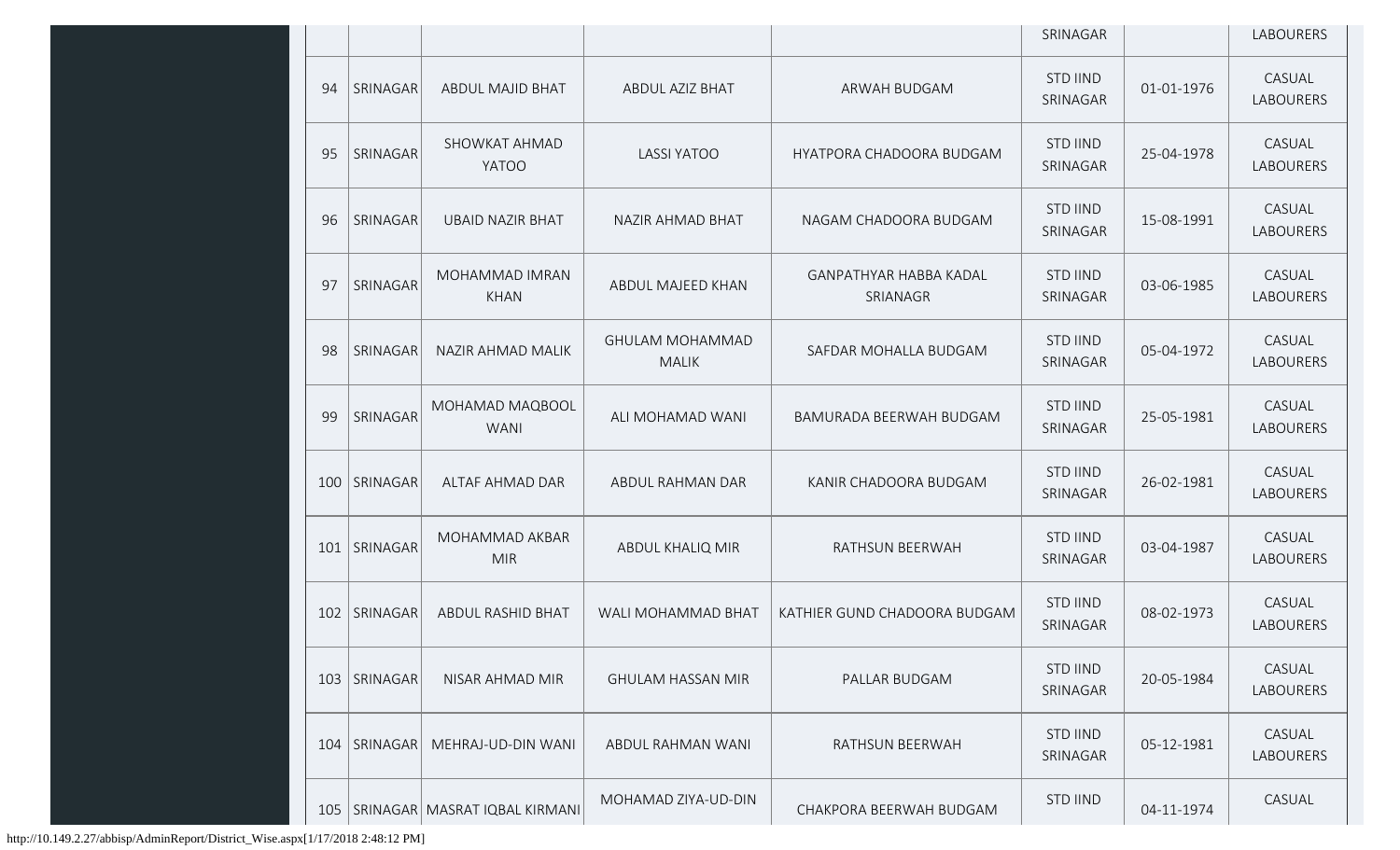|     |                 |                                           | <b>KIRMANI</b>                          |                                                           | SRINAGAR                    |            | <b>LABOURERS</b>           |
|-----|-----------------|-------------------------------------------|-----------------------------------------|-----------------------------------------------------------|-----------------------------|------------|----------------------------|
|     | 106   SRINAGAR  | FAROOQ AHMAD WANI                         | <b>GHUAM NABI WANI</b>                  | ARIZAL BUDGAM                                             | <b>STD IIND</b><br>SRINAGAR | 16-01-1978 | CASUAL<br><b>LABOURERS</b> |
| 107 | SRINAGAR        | MANZOOR AHMAD<br><b>SHEIKH</b>            | <b>GHULAM MOHAMMAD</b><br><b>SHEIKH</b> | SHALTENG SRINAGAR                                         | <b>STD IIND</b><br>SRINAGAR | 01-01-1985 | CASUAL<br><b>LABOURERS</b> |
| 108 | SRINAGAR        | MOHAMMAD SHAFI<br>RATHER                  | <b>BASHIR AHMAD RATHER</b>              | SHARIFABAD BUDGAM                                         | <b>STD IIND</b><br>SRINAGAR | 01-01-1992 | CASUAL<br><b>LABOURERS</b> |
| 109 | SRINAGAR        | <b>GHULAM MOHI-UD-DIN</b><br><b>MALIK</b> | ABDUL GANI MALIK                        | CHAYERA MAGAM BUDGAM                                      | <b>STD IIND</b><br>SRINAGAR | 13-02-1978 | CASUAL<br><b>LABOURERS</b> |
|     | 110   SRINAGAR  | <b>GHULAM MOHAMMAD</b><br><b>BHAT</b>     | ABDUL RAZAQ BHAT                        | HUMHAMA BUDGAM                                            | <b>STD IIND</b><br>SRINAGAR | 10-07-1983 | CASUAL<br><b>LABOURERS</b> |
| 111 |                 | SRINAGAR BASHIR AHMAD RATHER              | ALI MOHAMMAD RATHER                     | PATWAW BUDGAM                                             | <b>STD IIND</b><br>SRINAGAR | 15-06-1984 | CASUAL<br>LABOURERS        |
| 112 | <b>SRINAGAR</b> | ABDUL RAHMAN MIR                          | <b>HABIBULLAH MIR</b>                   | HUSSIPORA CHADOORA BUDGAM                                 | <b>STD IIND</b><br>SRINAGAR | 08-01-1977 | CASUAL<br><b>LABOURERS</b> |
| 113 | SRINAGAR        | SHABIR AHMAD KHAN                         | ABDUL REHMAN KHAN                       | <b>CHECK PORA KRALPORA</b><br><b>BAGHIMEHTAB B K PORA</b> | <b>STD IIND</b><br>SRINAGAR | 20-07-1981 | CASUAL<br><b>LABOURERS</b> |
| 114 | SRINAGAR        | RAFIQ AHMAD MIR                           | ABDUL REHMAN MIR                        | BADSHAH COLONY SANAT NAGAR<br>SRINAGAR                    | <b>STD IIND</b><br>SRINAGAR | 01-01-1989 | CASUAL<br><b>LABOURERS</b> |
|     | 115   SRINAGAR  | <b>ALTAF HUSSAIN</b><br>PANDITH           | MOHAMMAD BAQIR<br>PANDITH               | <b>ISKANDERPORA BUDGAM</b>                                | <b>STD IIND</b><br>SRINAGAR | 01-03-1978 | CASUAL<br><b>LABOURERS</b> |
|     | 116   SRINAGAR  | JAVID AHMAD YATOO                         | <b>GHULAM HASSAN YATOO</b>              | HYATPORA CHADOORA BUDGAM                                  | <b>STD IIND</b><br>SRINAGAR | 02-03-1989 | CASUAL<br><b>LABOURERS</b> |
| 117 | SRINAGAR        | NAZIR AHMAD WAZA                          | <b>GHULAM AHMAD WAZA</b>                | <b>BUDRAN BUDGAM</b>                                      | <b>STD IIND</b>             | 18-11-1989 | CASUAL                     |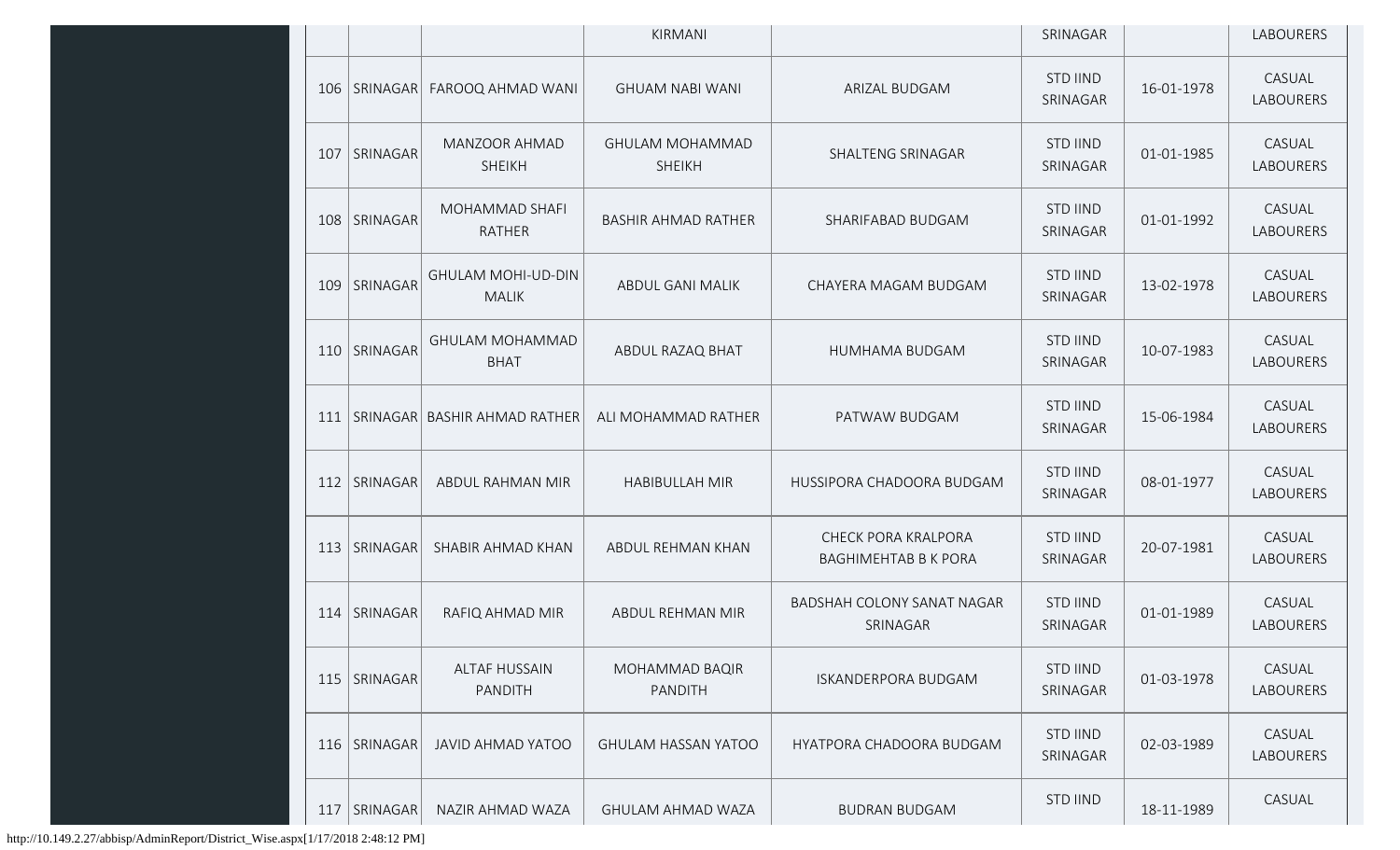|     |                 |                                 |                                       |                                                 | SRINAGAR                    |            | <b>LABOURERS</b>           |
|-----|-----------------|---------------------------------|---------------------------------------|-------------------------------------------------|-----------------------------|------------|----------------------------|
| 118 | SRINAGAR        | PARVAIZ AHMAD BHAT              | <b>BASHIR AHMAD BHAT</b>              | ZOOHAMA CHADOORA BUDGAM                         | <b>STD IIND</b><br>SRINAGAR | 20-04-1984 | CASUAL<br><b>LABOURERS</b> |
| 119 | SRINAGAR        | LATEEF AHMAD MALIK              | ABDUL AZIZ MALIK                      | WADWAN BUDGAM                                   | <b>STD IIND</b><br>SRINAGAR | 27-11-1973 | CASUAL<br><b>LABOURERS</b> |
| 120 | SRINAGAR        | MUZAFFAR AHMAD<br><b>NAJAR</b>  | ABDUL SALAM NAJAR                     | SHAMASABAD LATER CHADOORA<br><b>BUDGAM</b>      | <b>STD IIND</b><br>SRINAGAR | 13-01-1984 | CASUAL<br><b>LABOURERS</b> |
| 121 | <b>SRINAGAR</b> | MOHAMMAD YAQOOB<br><b>MIR</b>   | ABDUL AZIZ MIR                        | <b>GULMOOR KANIRA CHADOORA</b><br><b>BUDGAM</b> | <b>STD IIND</b><br>SRINAGAR | 15-04-1976 | CASUAL<br><b>LABOURERS</b> |
| 122 | SRINAGAR        | MOHAMMAD ASHRAF<br><b>TELI</b>  | <b>GHULAM MOHAMMAD TELI</b>           | WATHORA CHADOORA BUDGAM                         | <b>STD IIND</b><br>SRINAGAR | 19-03-1981 | CASUAL<br><b>LABOURERS</b> |
| 123 | SRINAGAR        | FAYAZ AHMAD MIR                 | <b>GHULAM QADIR MIR</b>               | KANIR CHADOORA BUDGAM                           | <b>STD IIND</b><br>SRINAGAR | 11-03-1982 | CASUAL<br><b>LABOURERS</b> |
| 124 | SRINAGAR        | MOHAMMAD ASHRAF<br><b>GORSI</b> | MOHAMMAD ABDULAH<br><b>GORSI</b>      | BRANWAR CHADOORA BUDGAM                         | <b>STD IIND</b><br>SRINAGAR | 11-01-1989 | CASUAL<br><b>LABOURERS</b> |
| 125 | SRINAGAR        | HILAL AHMAD WANI                | NAZIR AHMAD WANI                      | SODIPORA BUDGAM                                 | <b>STD IIND</b><br>SRINAGAR | 10-05-1974 | CASUAL<br><b>LABOURERS</b> |
| 126 | SRINAGAR        | MAQSOOD AHMAD<br><b>NAJAR</b>   | <b>GHULAM NABI NAJAR</b>              | <b>BAKURA GANDERBAL</b>                         | <b>STD IIND</b><br>SRINAGAR | 04-04-1991 | CASUAL<br><b>LABOURERS</b> |
| 127 | SRINAGAR        | NISAR AHMAD BHAT                | <b>GHULAM MOHAMMAD</b><br><b>BHAT</b> | WATHORA CHADOORA BUDGAM                         | <b>STD IIND</b><br>SRINAGAR | 22-03-1979 | CASUAL<br><b>LABOURERS</b> |
| 128 | SRINAGAR        | AJAZ AHMAD ZOGI                 | FAYAZ AHMAD ZOGI                      | SARAF KADAL SRINAGAR                            | <b>STD IIND</b><br>SRINAGAR | 04-08-1989 | CASUAL<br><b>LABOURERS</b> |
| 129 | SRINAGAR        | SHABIR AHMAD MALIK              | ALI MOHAMMAD MALIK                    | MEHDI COLONY BUDGAM                             | <b>STD IIND</b>             | 20-05-1984 | CASUAL                     |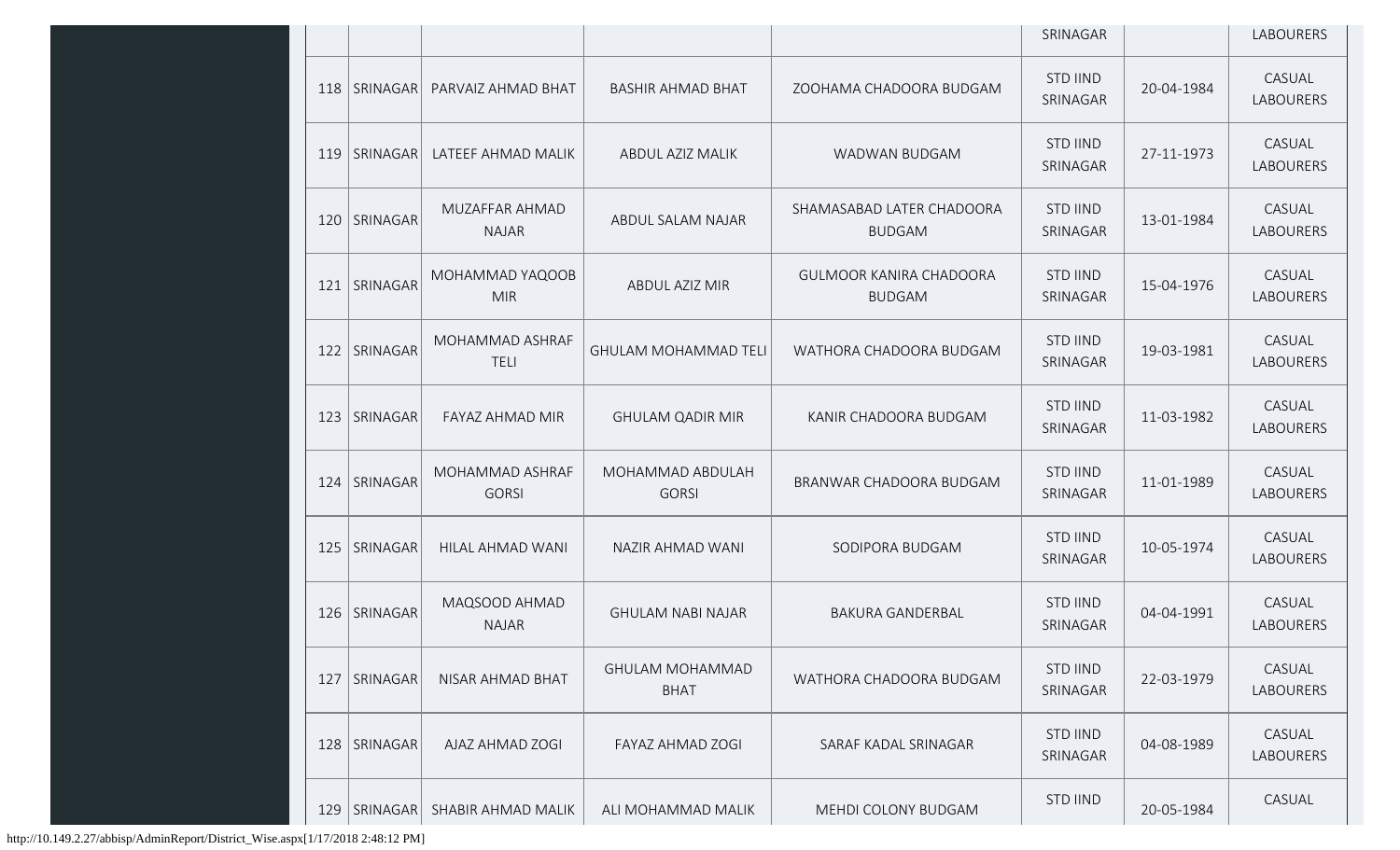|     |                 |                                        |                             |                                       | SRINAGAR                    |            | <b>LABOURERS</b>             |
|-----|-----------------|----------------------------------------|-----------------------------|---------------------------------------|-----------------------------|------------|------------------------------|
| 130 | SRINAGAR        | MEHRAJ-UD-DIN NAJAR                    | ABDUL AZIZ NAJAR            | NARKARA BUDGAM                        | <b>STD IIND</b><br>SRINAGAR | 05-10-1979 | CASUAL<br><b>LABOURERS</b>   |
|     | 131   SRINAGAR  | MOHAMMAD SHAFI<br><b>KHAN</b>          | ABDUL MAJID KHAN            | KAWOOSA KHALISA BUDGAM                | <b>STD IIND</b><br>SRINAGAR | 16-07-1985 | CASUAL<br><b>LABOURERS</b>   |
| 132 | SRINAGAR        | MOHAMMAD YASEEN<br><b>BHAT</b>         | <b>GHULAM HASSAN BHAT</b>   | ZONGALPRA KULGAM                      | <b>STD IIND</b><br>SRINAGAR | 03-04-1985 | CASUAL<br><b>LABOURERS</b>   |
| 133 | SRINAGAR        | NAZIR AHMAD SHEIKH                     | ABDUL AHAD SHEIKH           | <b>BADRAN BUDGAM</b>                  | <b>STD IIND</b><br>SRINAGAR | 01-01-1983 | CASUAL<br>LABOURERS          |
| 134 | <b>SRINAGAR</b> | NAZIMA RAFIQ                           | WIFE OF RAFIQ AHMAD         | <b>CHATTABAL SRINAGAR</b>             | <b>STD IIND</b><br>SRINAGAR | 05-04-1980 | CASUAL<br>LABOURERS          |
| 135 | SRINAGAR        | SHABIR AHMAD DAR                       | ABDUL RASHID DAR            | BAGHATI KANIPORA BUDGAM               | <b>STD IIND</b><br>SRINAGAR | 07-03-1992 | CASUAL<br><b>LABOURERS</b>   |
| 136 | SRINAGAR        | ABDUL HAMEED GANIE                     | ABDUL RAHIM GANIE           | KHANSAHIB BUDGAM                      | <b>STD IIND</b><br>SRINAGAR | 03-02-1980 | CASUAL<br><b>LABOURERS</b>   |
| 137 |                 | SRINAGAR  GHULAM HASSAN WANI           | ABDUL REHMAN WANI           | MOHANPORA BUDGAM                      | <b>STD IIND</b><br>SRINAGAR | 04-01-1982 | CASUAL<br><b>LABOURERS</b>   |
| 138 | <b>SRINAGAR</b> | <b>ISHTIYAQ AHMAD</b><br><b>SHEIKH</b> | <b>GHULAM RASOOL SHEIKH</b> | NAIKBAGH NOWGAM CHANAPORA<br>SRINAGAR | <b>STD IIND</b><br>SRINAGAR | 10-10-1981 | SEASONAL<br><b>LABOURERS</b> |
| 139 |                 | SRINAGAR   MUSHTAQ AHMAD DAR           | ALI MOHAMMAD DAR            | BAGATI KANIPORA BUDGAM                | <b>STD IIND</b><br>SRINAGAR | 03-05-1985 | CASUAL<br>LABOURERS          |
| 140 | SRINAGAR        | MASRAT ZARGAR                          | <b>GHULAM HASSAN ZARGAR</b> | KATHIDARWAZA SRINAGAR                 | <b>STD IIND</b><br>SRINAGAR | 27-02-1977 | CASUAL<br>LABOURERS          |
| 141 | SRINAGAR        | HILAL AHMAD KHAN                       | ALI MOHAMMAD KHAN           | CHADOORA BUDGAM                       | <b>STD IIND</b>             | 04-12-1991 | CASUAL                       |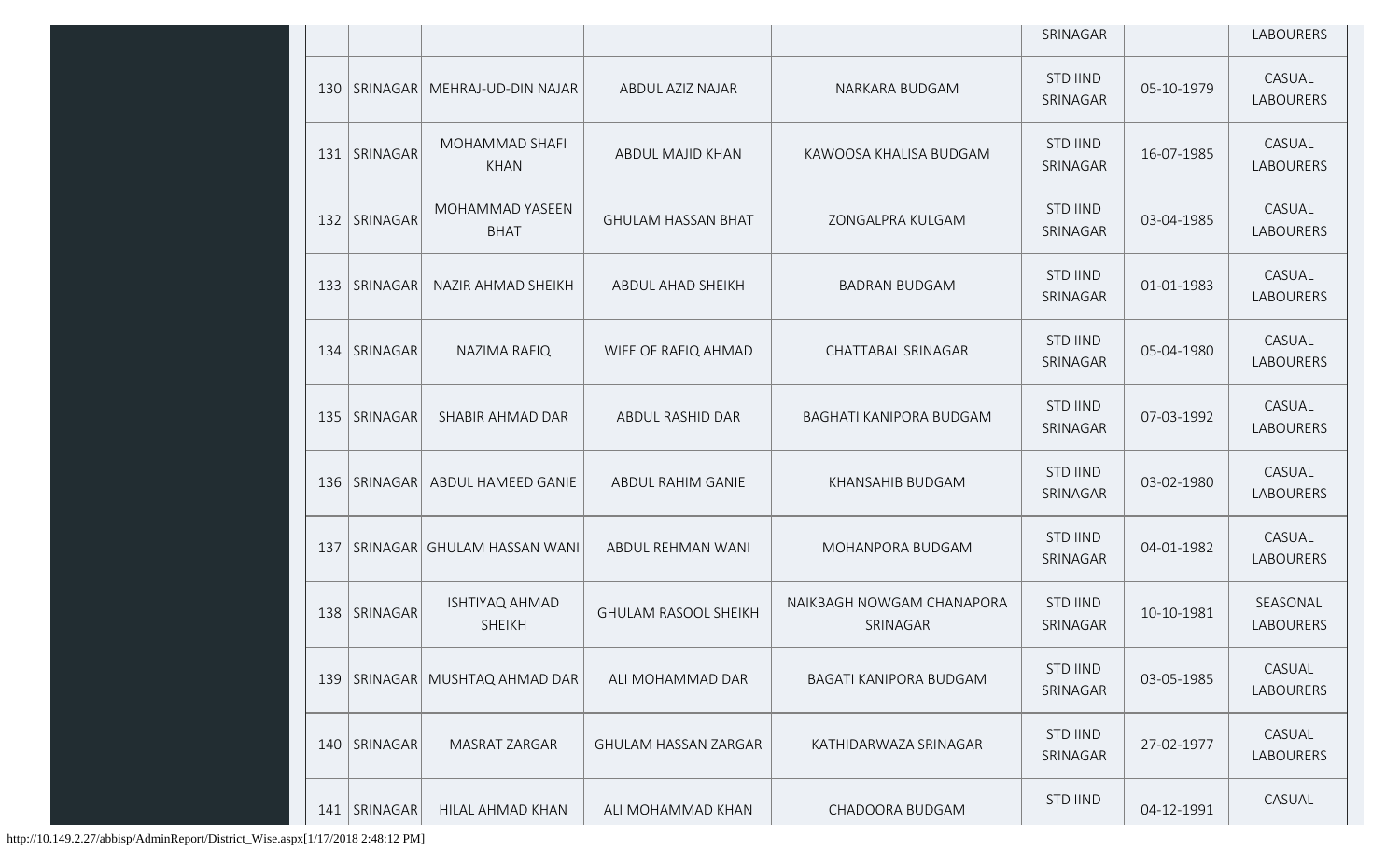|     |                 |                                 |                                          |                                                  | SRINAGAR                    |                            | <b>LABOURERS</b>           |
|-----|-----------------|---------------------------------|------------------------------------------|--------------------------------------------------|-----------------------------|----------------------------|----------------------------|
|     | 142   SRINAGAR  | UMER HAMID DAR                  | ABDUL HAMID DAR                          | NARKARA BUDGAM                                   | <b>STD IIND</b><br>SRINAGAR | 10-09-1994                 | CASUAL<br><b>LABOURERS</b> |
| 143 | <b>SRINAGAR</b> | ABDUL RASHID PARRAY             | SANA-ULLAH PARRAY                        | RAWALPORA                                        | <b>STD IIND</b><br>SRINAGAR | 18-12-1971                 | CASUAL<br><b>LABOURERS</b> |
| 144 | SRINAGAR        | MOHAMMAD AMIN<br><b>DAR</b>     | JALAL-U-DIN DAR                          | KURSOO RAJBAGH SRINAGAR                          | <b>STD IIND</b><br>SRINAGAR | 02-10-1980                 | CASUAL<br><b>LABOURERS</b> |
| 145 | SRINAGAR        | SAMEER AHMAD GANIE              | <b>GHULAM MOHAMMAD</b><br><b>GANIE</b>   | <b>STD IIND</b><br>MAZHAMA BUDGAM<br>SRINAGAR    |                             | 12-09-1988                 | CASUAL<br>LABOURERS        |
|     | 146   SRINAGAR  | FAROOQ AHMAD<br><b>SHEIKH</b>   | ABDUL AHAD SHEIKH                        | <b>STD IIND</b><br>SRINAGAR                      | 06-10-1985                  | CASUAL<br><b>LABOURERS</b> |                            |
| 147 | SRINAGAR        | MANZOOR AHMAD<br><b>WANI</b>    | <b>GHULAM MOHI-UD-DIN</b><br><b>WANI</b> | <b>BAGATI KANIPORA CHADOORA</b><br><b>BUDGAM</b> | <b>STD IIND</b><br>SRINAGAR |                            | CASUAL<br>LABOURERS        |
| 148 | <b>SRINAGAR</b> | HILAL AHMAD BHAT                | ALI MOHAMMAD BHAT                        | <b>KREMSHORE BUDGAM</b>                          | <b>STD IIND</b><br>SRINAGAR | 05-03-1983                 | CASUAL<br>LABOURERS        |
| 149 | SRINAGAR        | MOHAMMAD AMIN<br><b>BHAT</b>    | MOAMMAD SUBHAN BHAT                      | <b>KREMSHORE BUDGAM</b>                          | <b>STD IIND</b><br>SRINAGAR | 01-01-1984                 | CASUAL<br>LABOURERS        |
|     | 150   SRINAGAR  | <b>GOWHA NABI NAJAR</b>         | <b>GHULAM NABI NAJAR</b>                 | NAGAM CHADOORA BUDGAM                            | <b>STD IIND</b><br>SRINAGAR | 01-01-1988                 | CASUAL<br><b>LABOURERS</b> |
| 151 | SRINAGAR        | HILAL AHMAD DAR                 | <b>GHULAM NABI DAR</b>                   | HYDERPORA SRINAGAR                               | <b>STD IIND</b><br>SRINAGAR | 09-01-1989                 | CASUAL<br><b>LABOURERS</b> |
| 152 | SRINAGAR        | MOHAMMAD YASEEN<br><b>MALIK</b> | MOHAMMAD JAFAR MALIK                     | <b>BAZAR MOHALLA BUDGAM</b>                      | <b>STD IIND</b><br>SRINAGAR | 05-03-1991                 | CASUAL<br><b>LABOURERS</b> |
| 153 | SRINAGAR        | SHABIR AHMAD DAR                | <b>GHULAM RASOOL DAR</b>                 | PUHROO BK PORA BUDGAM                            | <b>STD IIND</b>             | 22-03-1979                 | CASUAL                     |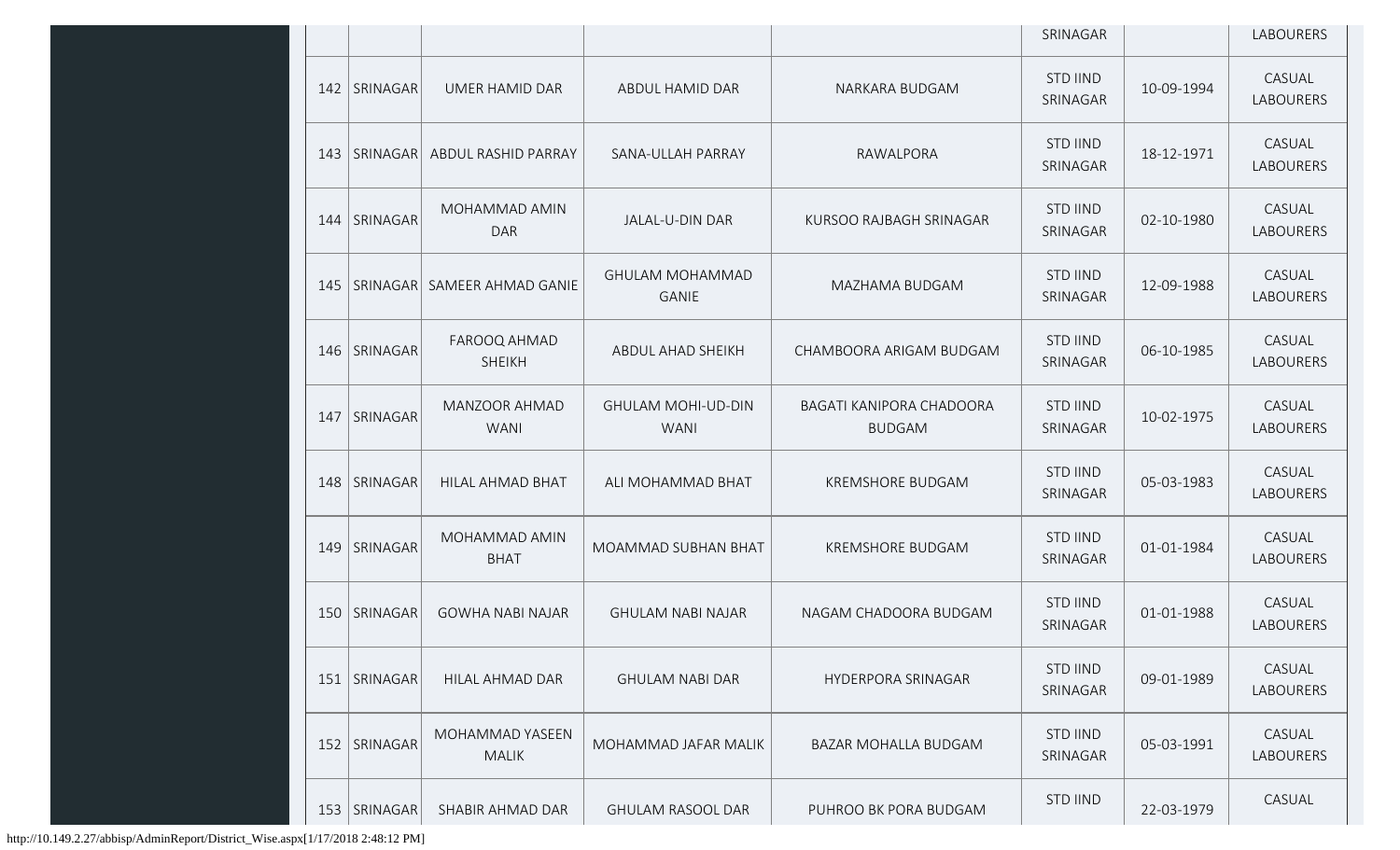|     |          |                                |                                                                               |                                           | SRINAGAR                    |            | <b>LABOURERS</b>           |
|-----|----------|--------------------------------|-------------------------------------------------------------------------------|-------------------------------------------|-----------------------------|------------|----------------------------|
| 154 | SRINAGAR | MUSHTAQ AHMAD DAR              | ABDUL KHALIQ DAR                                                              | BERTHANA PC DEPOT SRINAGAR                | <b>STD IIND</b><br>SRINAGAR | 20-08-1986 | CASUAL<br><b>LABOURERS</b> |
| 155 | SRINAGAR | NASEER JEELANI SHAH            | MOHAMMAD AFZAL SHAH                                                           | PUHROO CHADOORA BUDGAM                    | <b>STD IIND</b><br>SRINAGAR | 21-01-1983 | CASUAL<br><b>LABOURERS</b> |
| 156 | SRINAGAR | MUZAFFAR AHMAD<br><b>KHAN</b>  | <b>BASHIR AHMAD KHAN</b>                                                      | <b>KRALPORA BAGHIMEHTAB</b>               | <b>STD IIND</b><br>SRINAGAR | 12-09-1994 | CASUAL<br><b>LABOURERS</b> |
| 157 | SRINAGAR | MUKHTAR AHMAD DAR              | MOHAMMAD MAQBOOL<br><b>DAR</b>                                                | WAZA BAGH CHARARISHARIEF<br><b>BUDGAM</b> | <b>STD IIND</b><br>SRINAGAR | 09-03-1983 | CASUAL<br><b>LABOURERS</b> |
| 158 | SRINAGAR | MOHAMMAD RAFIQ<br><b>NAJAR</b> | <b>GHULAM MOHAMMAD</b><br><b>NAJAR</b>                                        | NAGAM CHADOORA BUDGAM                     | <b>STD IIND</b><br>SRINAGAR | 04-03-1976 | CASUAL<br><b>LABOURERS</b> |
| 159 | SRINAGAR | SHAHZADAH SHOWKAT              | GOUSIA COLONEY ELAHIBAGH<br>WIFE OF SHOWKAT AHMAD<br>SRINAGAR<br><b>BANGI</b> |                                           | <b>STD IIND</b><br>SRINAGAR | 08-10-1983 | CASUAL<br><b>LABOURERS</b> |
| 160 | SRINAGAR | SAJAD AHMAD MALIK              | <b>GHULAM MOHAMMAD</b><br><b>MALIK</b>                                        | DUSTAN MUCHAN BEERWAH<br><b>BUDGAM</b>    | <b>STD IIND</b><br>SRINAGAR | 10-03-1995 | CASUAL<br><b>LABOURERS</b> |
| 161 |          | SRINAGAR SABIR AHMAD TELWANI   | MOHAMMAD SULTAN<br>TELWANI                                                    | CHADOORA BUDGAM                           | <b>STD IIND</b><br>SRINAGAR | 05-01-1984 | CASUAL<br><b>LABOURERS</b> |
| 162 | SRINAGAR | IMTIYAZ AHMAD PARA             | <b>GHULAM NABI PARA</b>                                                       | TAPAR WANIPORA PATTAN<br>BARAMULLAH       | <b>STD IIND</b><br>SRINAGAR | 16-01-1990 | CASUAL<br><b>LABOURERS</b> |
| 163 |          | SRINAGAR JAN MOHAMMAD BHAT     | ABDUL AHAD BHAT                                                               | ALLOCHI BAGH PAMPORE PULWAMA              | STD-II/2876-77              | 20-09-1983 | CASUAL<br>LABOURERS        |
| 164 | SRINAGAR | FEROZ AHMAD BABA               | MOHMMAD SADIQ BABA                                                            | MARJANPORA EIDGAH SRINAGAR                | <b>STD IIND</b><br>SRINAGAR | 10-07-1977 | CASUAL<br><b>LABOURERS</b> |
| 165 | SRINAGAR | ABDUL AHAD DAR                 | ABDUL SATAR DAR                                                               | KANIHAMA MAGAM BUDGAM                     | <b>STD IIND</b>             | 01-12-1976 | CASUAL                     |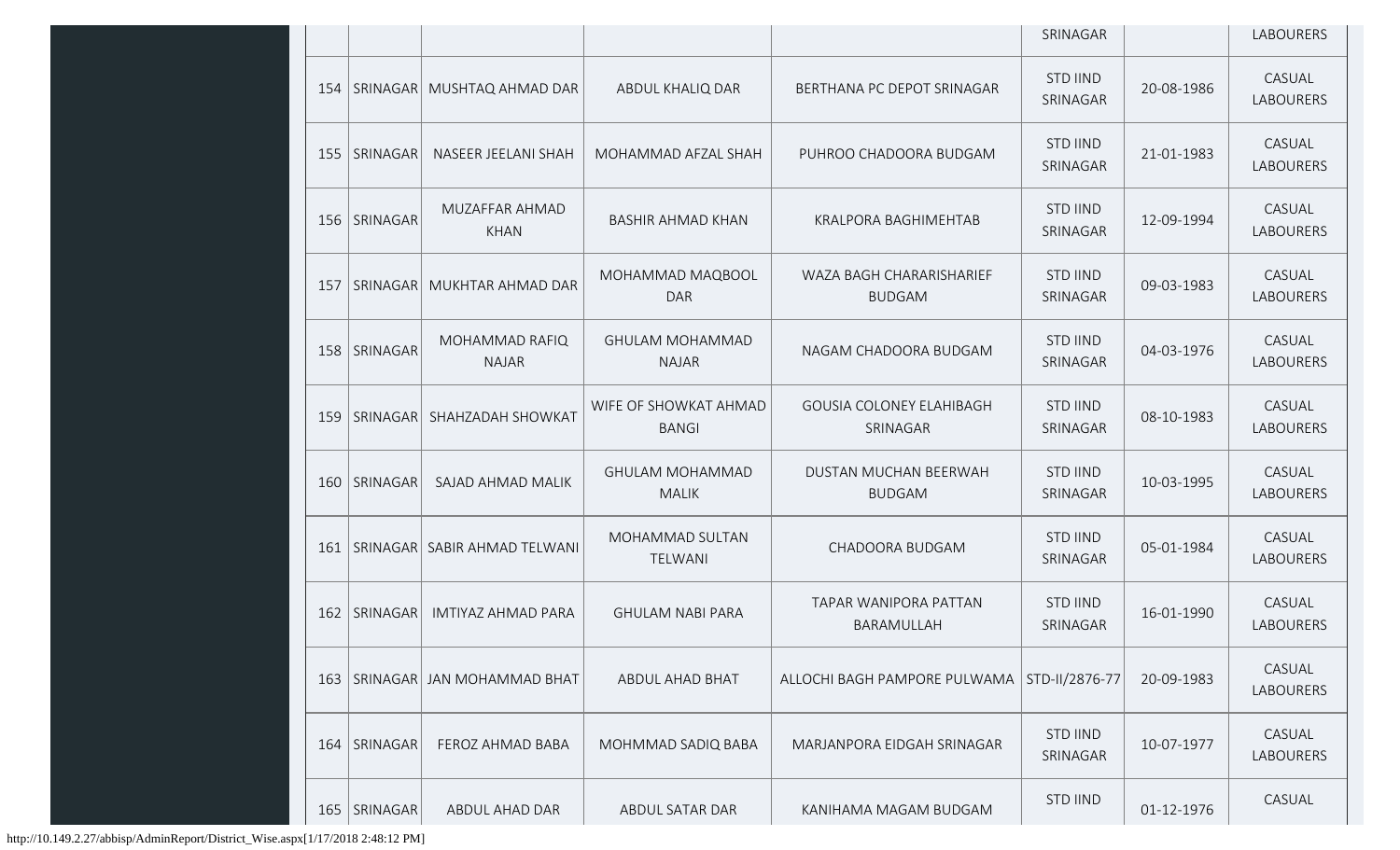|     |                 |                                     |                                              |                                                      | SRINAGAR                                  |            | <b>LABOURERS</b>           |
|-----|-----------------|-------------------------------------|----------------------------------------------|------------------------------------------------------|-------------------------------------------|------------|----------------------------|
|     | 166   SRINAGAR  | ABDUL RASHEED MIR                   | SHAH ZAMAN MIR                               | <b>BANDIPORA</b>                                     | <b>STD IIND</b><br>14-05-1987<br>SRINAGAR |            | CASUAL<br><b>LABOURERS</b> |
| 167 | SRINAGAR        | MOHAMMAD SHAFI<br><b>SHAH</b>       | ABDUL AHAD SHAH<br>GOPALPORA CHADOORA BUDGAM |                                                      | <b>STD IIND</b><br>SRINAGAR               | 01-12-1979 | CASUAL<br><b>LABOURERS</b> |
|     |                 | 168   SRINAGAR   ALI MOHAMMAD JEHRA | MOHAMMAD ABDULLAH<br><b>JEHRA</b>            | BRANWAR CHADOORA BUDGAM                              |                                           | 18-04-1975 | CASUAL<br><b>LABOURERS</b> |
| 169 |                 | SRINAGAR ABDUL QAYOOM NAJAR         | <b>GHULAM MOHI-UD-DIN</b><br><b>NAJAR</b>    | NARKARA BUDGAM                                       | <b>STD IIND</b><br>SRINAGAR               | 10-07-1985 | CASUAL<br>LABOURERS        |
|     | 170   SRINAGAR  | JAVED AHMAD BHAT                    | ABDUL AZIZ BHAT                              | BAGHATI KANIPORA BUDGAM                              | <b>STD IIND</b><br>SRINAGAR               | 22-02-1974 | CASUAL<br><b>LABOURERS</b> |
| 171 | SRINAGAR        | <b>MANZOOR AHMAD</b><br>AHANGAR     | <b>GHULAM AHMAD AHANGAR</b>                  | <b>STD IIND</b><br>NARAKARA BUDGAM<br>SRINAGAR       |                                           | 01-03-1982 | CASUAL<br><b>LABOURERS</b> |
| 172 | <b>SRINAGAR</b> | MEHRAJ-UD-DIN GANIE                 | ABDUL REHMAN GANIE                           | WAGOORA PAMPORE PULWAMA                              | <b>STD IIND</b><br>SRINAGAR               | 01-01-1980 | CASUAL<br><b>LABOURERS</b> |
| 173 | SRINAGAR        | SAIMA AHAD                          | ABDUL AHAD BHAT                              | RANG PARISTAN RAINAWARI<br>SRINAGAR                  | <b>STD IIND</b><br>SRINAGAR               | 25-12-1993 | CASUAL<br>LABOURERS        |
| 174 | SRINAGAR        | MUDASIR RAHMAN                      | ABDUL RAHMAN DAR                             | <b>STD IIND</b><br>KANIHAMA MAGAM BUDGAM<br>SRINAGAR |                                           | 25-02-1987 | CASUAL<br><b>LABOURERS</b> |
| 175 | SRINAGAR        | SAJAD AHMAD SHAH<br><b>BANGI</b>    | ABDUL SALAM SHAH BANGI                       | CHARARISHARIEF IQBAL ABAD<br><b>BUDGAM</b>           | <b>STD IIND</b><br>SRINAGAR               | 26-10-1977 | CASUAL<br>LABOURERS        |
|     | 176   SRINAGAR  | MOHAMMAD ASLAM<br><b>GANAIE</b>     | <b>GHULAM NABI GANAIE</b>                    | NAGAM CHADOORA BUDGAM                                | <b>STD IIND</b><br>SRINAGAR               | 05-09-1975 | CASUAL<br>LABOURERS        |
| 177 | SRINAGAR        | TAWSEEF AHMAD MIR                   | ABDUL RAHIM MIR                              | BAGHI HYDER CHADOORA BUDGAM                          | STD-II/2876-77                            | 04-02-1992 | CASUAL                     |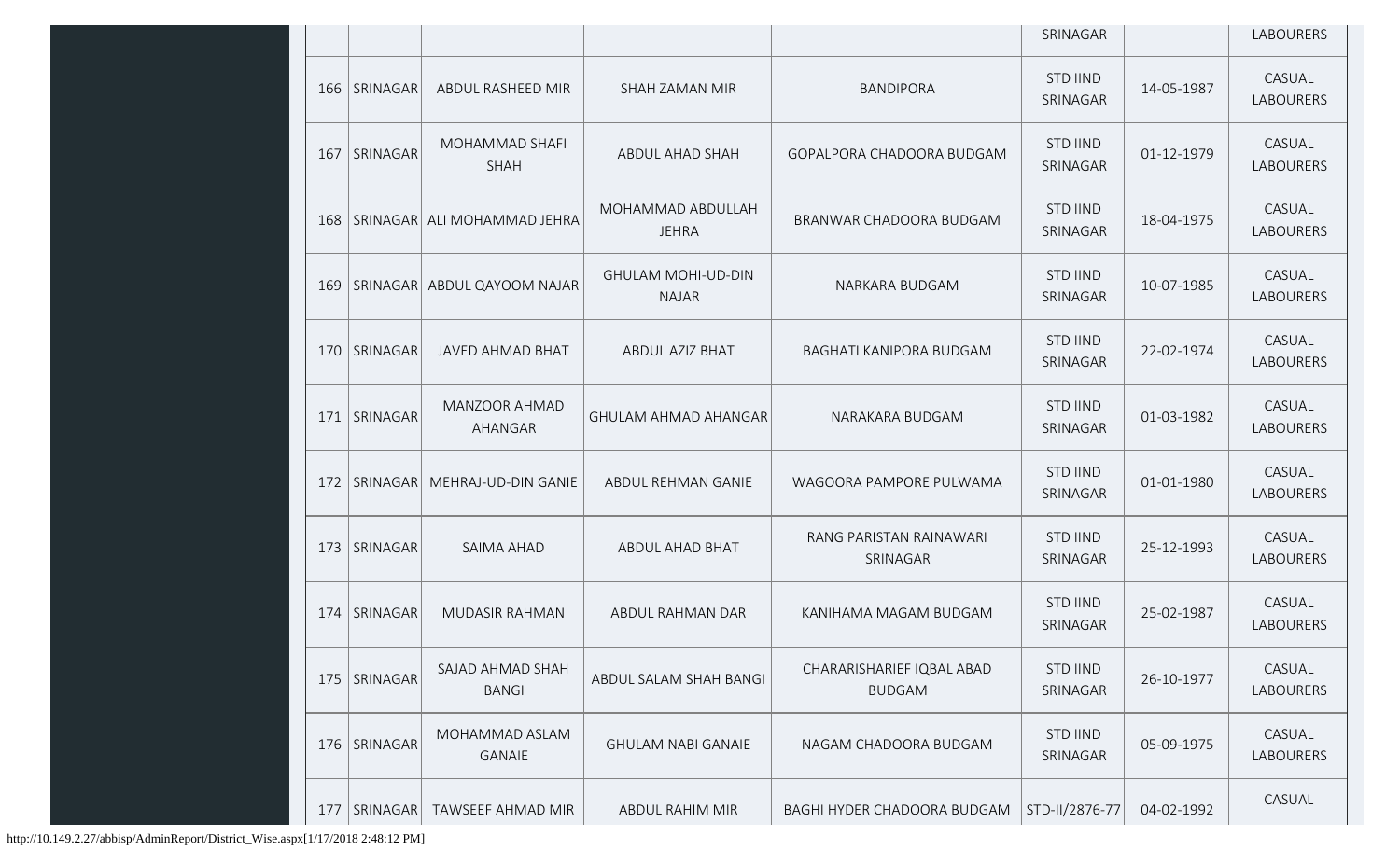|     |                |                              |                                         |                                                      |                             |            | <b>LABOURERS</b>           |
|-----|----------------|------------------------------|-----------------------------------------|------------------------------------------------------|-----------------------------|------------|----------------------------|
| 178 | SRINAGAR       | RIYAZ AHMAD TEELI            | <b>GHULAM MOHAMMAD</b><br><b>TEELI</b>  | WATHOORA CHADOORA BUDGAM                             | <b>STD IIND</b><br>SRINAGAR | 30-03-1979 | CASUAL<br><b>LABOURERS</b> |
| 179 | SRINAGAR       | SYED LATIEF AHMAD            | SYED MOHAMMAD SYED                      | KANIR CHADOORA BUDGAM                                | <b>STD IIND</b><br>SRINAGAR | 01-04-1974 | CASUAL<br><b>LABOURERS</b> |
| 180 | SRINAGAR       | MOHAMMAD ASHRAF<br>SOFI      | ABDUL SALAM SOFI                        | NOWBUGH CHADOORA BUDGAM                              | <b>STD IIND</b><br>SRINAGAR | 24-12-1973 | CASUAL<br><b>LABOURERS</b> |
| 181 | SRINAGAR       | <b>BILAL AHMAD SHAH</b>      | ABDUL AHAD SHAH                         | <b>STD IIND</b><br>MUSTAFAABAD ZAINAKOTE<br>SRINAGAR |                             | 03-09-1984 | CASUAL<br><b>LABOURERS</b> |
| 182 | SRINAGAR       | <b>SARA BANO</b>             | ABDUL MAJEED DAR                        | NASIRULLAH PORA BUDGAM                               | <b>STD IIND</b><br>SRINAGAR | 04-01-1977 | CASUAL<br>LABOURERS        |
| 183 | SRINAGAR       | ABDUL RASHID WANI            | MOHAMMAD SADIQ WANI                     | HASSIPORA CHADOORA BUDGAM                            | <b>STD IIND</b><br>SRINAGAR | 11-04-1974 | CASUAL<br><b>LABOURERS</b> |
| 184 |                | SRINAGAR GHULAM HASSAN WANI  | ABDUL RAHMAN WANI                       | <b>KHAG BUDGAM</b>                                   | <b>STD IIND</b><br>SRINAGAR | 07-12-1977 | CASUAL<br>LABOURERS        |
| 185 | SRINAGAR       | ABDUL RASHID PARA            | ABDUL GAFAR PARA                        | KHANPORA SARAI CHADOORA<br><b>BUDGAM</b>             | <b>STD IIND</b><br>SRINAGAR | 05-04-1982 | CASUAL<br><b>LABOURERS</b> |
|     | 186   SRINAGAR | <b>JAVID AHMAD KHAN</b>      | <b>GHULAM MOHI-U-DIN</b><br><b>KHAN</b> | <b>BUCHWARA DALGATE SRINAGAR</b>                     | <b>STD IIND</b><br>SRINAGAR | 11-12-1972 | CASUAL<br>LABOURERS        |
| 187 | SRINAGAR       | FAROOQ ALI DAR               | MOHAMMAD ABDULLAH<br><b>DAR</b>         | CHATTABAL SRINAGAR                                   | <b>STD IIND</b><br>SRINAGAR | 04-04-1993 | CASUAL<br>LABOURERS        |
| 188 | SRINAGAR       | NAZIR AHMAD BHAT             | ABDUL RAZIQ BHAT                        | NEHAMA PAMPORE PULWAMA                               | <b>STD IIND</b><br>SRINAGAR | 10-12-1975 | CASUAL<br>LABOURERS        |
| 189 |                | SRINAGAR   MANSOOR AHMAD MIR | MOHAMMAD SULTAN MIR                     | NARBAL BUDGAM                                        | <b>STD IIND</b>             | 15-01-1982 | CASUAL                     |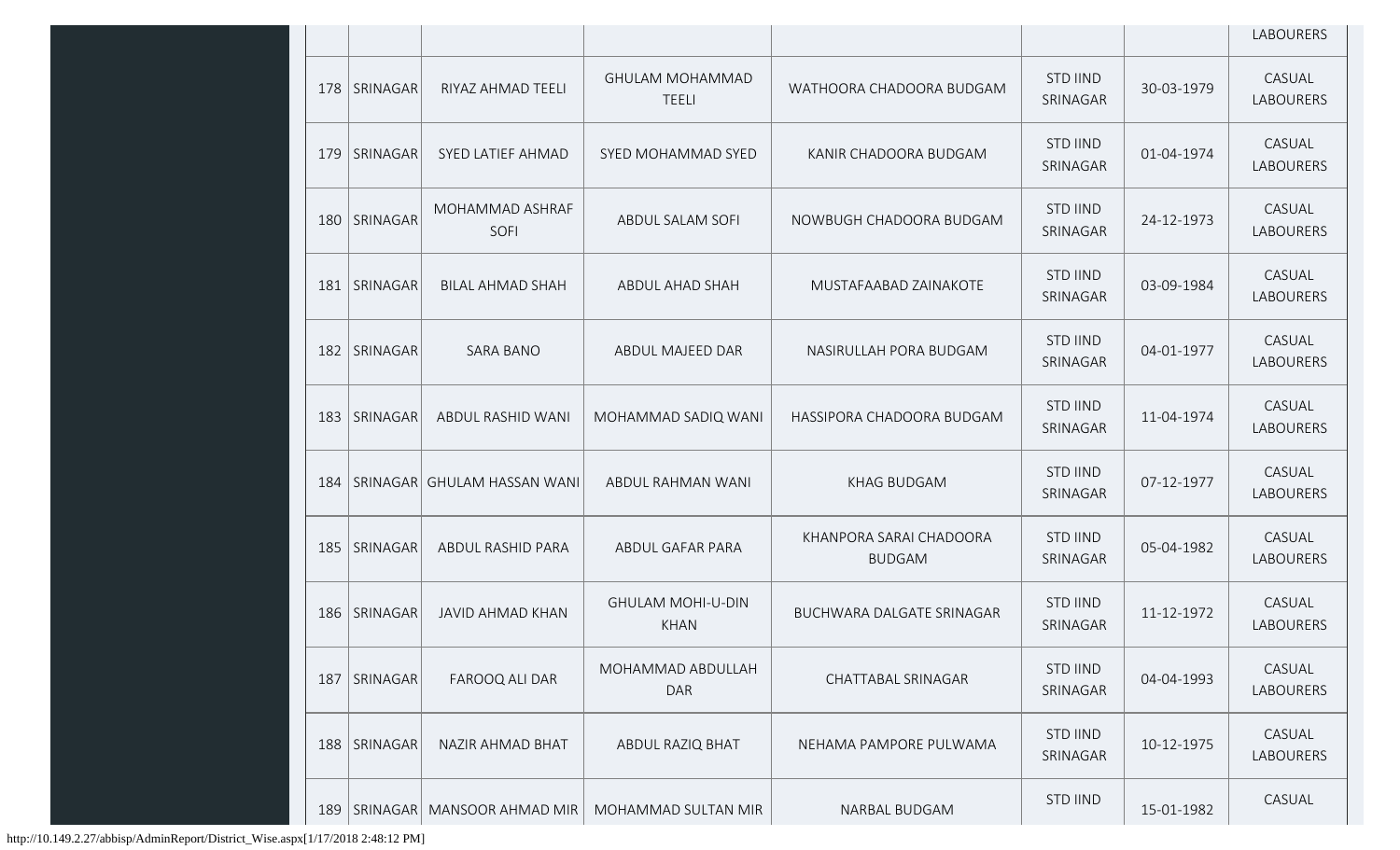|     |                 |                                   |                                        |                                              | SRINAGAR                                 |            | <b>LABOURERS</b>           |
|-----|-----------------|-----------------------------------|----------------------------------------|----------------------------------------------|------------------------------------------|------------|----------------------------|
|     | 190 SRINAGAR    | GHULAM MOHAMMAD<br><b>NAJAR</b>   | SANNAULLAH NAJAR                       | NARIGUND RAITHAN                             | <b>STD IIND</b><br>15-01-1987<br>RAJBAGH |            | CASUAL<br><b>LABOURERS</b> |
| 191 | SRINAGAR        | MOHAMMAD RAFIQ<br><b>MALIK</b>    | <b>GHULAM MOHAMMAD</b><br><b>MALIK</b> | ARWAH BEERWAH BUDGAM                         | <b>STD IIND</b><br>SRINAGAR              | 02-03-1979 | CASUAL<br><b>LABOURERS</b> |
| 192 | SRINAGAR        | RAJA MOONIS PANDITH               | MUSHTAQ AHMAD<br><b>PANDITH</b>        | LAL BAZAR SRINAGAR                           | <b>STD IIND</b><br>SRINAGAR              | 26-10-1994 | CASUAL<br><b>LABOURERS</b> |
| 193 | SRINAGAR        | NADEEM ISHFAQ MIR                 | ISHFAQ AHMAD MIR                       | ASTANPORA CHATTERGAM BUDGAM                  | <b>STD IIND</b><br>SRINAGAR              | 04-04-1989 | CASUAL<br><b>LABOURERS</b> |
| 194 | <b>SRINAGAR</b> | SAJAD AHMAD HAJAM                 | <b>GHULAM NABI HAJAM</b>               | KANIHAMA BAGHATI KANIPORA<br><b>BUDGAM</b>   | <b>STD IIND</b><br>SRINAGAR              | 26-09-1987 | CASUAL<br><b>LABOURERS</b> |
| 195 | SRINAGAR        | <b>MOHAMMAD AKHTER</b><br>KHATANA | MOHAMMAD AKBAR<br><b>KHATANA</b>       | <b>BANDIPORA</b>                             | <b>STD IIND</b><br>SRINAGAR              | 22-02-1980 | CASUAL<br><b>LABOURERS</b> |
|     | 196   SRINAGAR  | MOHI-UD-DIN ALTAF                 | ABDUL KARI BHAT                        | KATHAIR GUND CHADOORA BUDGAM                 | <b>STD IIND</b><br>SRINAGAR              | 08-03-1974 | CASUAL<br><b>LABOURERS</b> |
| 197 | <b>SRINAGAR</b> | ASIF RASHID NAJAR                 | ABDUL RASHID NAJAR                     | NAGAM CHADOORA BUDGAM                        | <b>STD IIND</b><br>SRINAGAR              | 03-04-1993 | CASUAL<br><b>LABOURERS</b> |
|     | 198   SRINAGAR  | FEROZ AHMAD MIR                   | MOHAMMAD RAMZAN MIR                    | <b>STD IIND</b><br>PALLAR BUDGAM<br>SRINAGAR |                                          | 11-01-1979 | CASUAL<br><b>LABOURERS</b> |
| 199 | SRINAGAR        | FAROOQ AHMAD<br><b>TANTRAY</b>    | ABDUL KHALIQTANTRAY                    | RAWALPORA CHANAPORA SRINAGAR                 | <b>STD IIND</b><br>SRINAGAR              | 05-12-1980 | CASUAL<br>LABOURERS        |
| 200 | SRINAGAR        | FAYAZ AHMAD<br>KHANDAY            | <b>GHULAM MOHAMMAD</b><br>KHANDAY      | PANZPORA CHADOORA BUDGAM                     | <b>STD IIND</b><br>SRINAGAR              | 11-02-1980 | CASUAL<br><b>LABOURERS</b> |
| 201 | SRINAGAR        | HILAL AHMAD BEIGH                 | MOHAMMAD SULTAN                        | <b>GOIGAM PATTAN BARAMULLAH</b>              | <b>STD IIND</b>                          | 01-11-1977 | CASUAL                     |